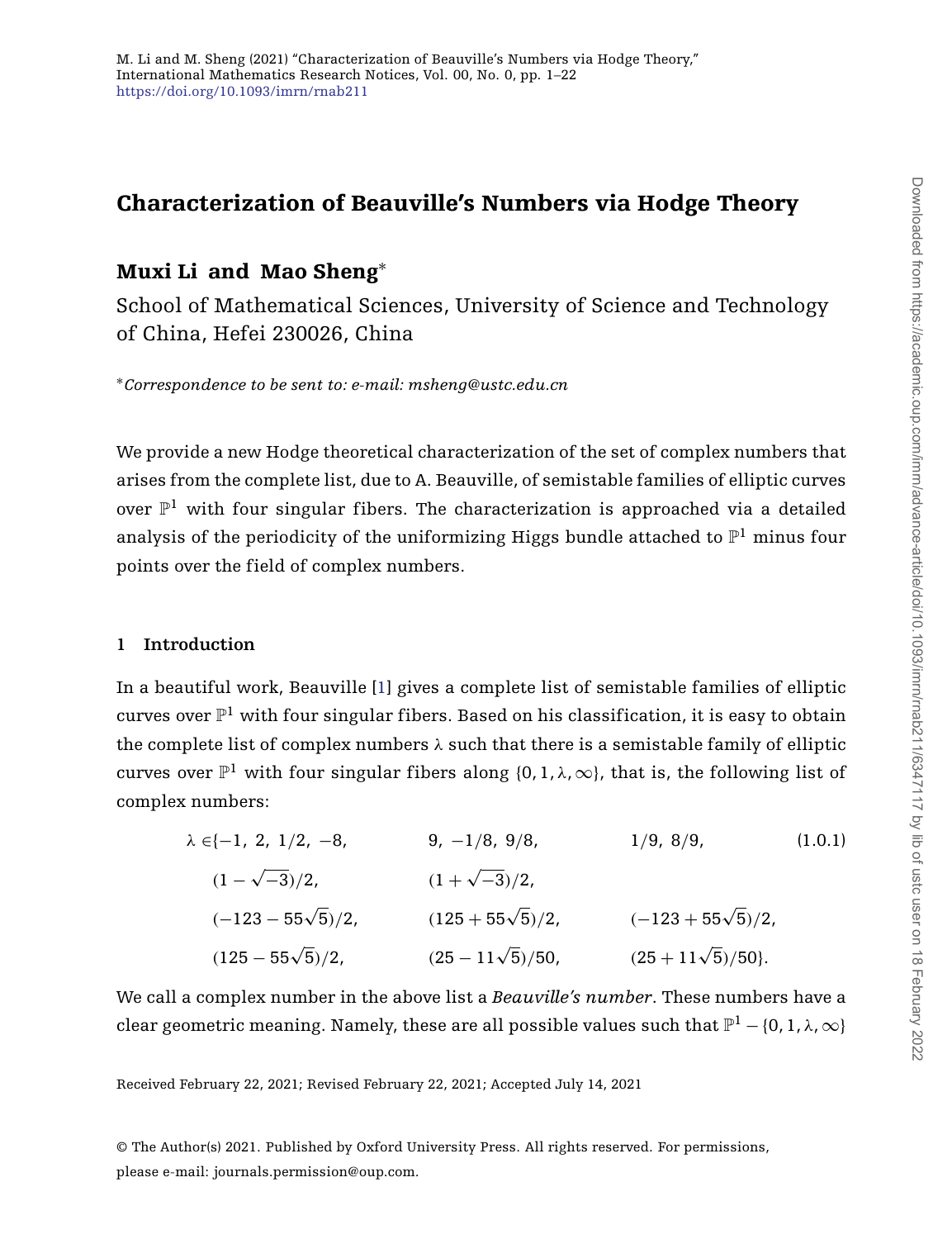is a *modular curve*. Consider an arbitrary  $\lambda \in \mathbb{C}$  different from {0,1}. Then, the fundamental group of  $\mathbb{P}^1 - \{0, 1, \lambda, \infty\}$  is freely generated by three loops. As is well known, the uniformization theorem of Riemann surfaces gives rise to a uniformizing representation that does depend on *λ*

$$
\rho_{\lambda} : \pi_1(\mathbb{P}^1 - \{0, 1, \lambda, \infty\}) \to SL_2(\mathbb{R}).
$$

When  $\lambda$  is a Beauville's number,  $\rho_{\lambda}$  admits a Z-lattice structure. It is well known that  $\rho_{\lambda}$  underlies a weight one polarized  $\mathbb R$ -variation of Hodge structure (VHS). Therefore, Beauville's [\[1\]](#page-20-0) work amounts to the classification of  $\lambda$ s such that  $\rho_{\lambda}$  underlies a weight one polarized Z-VHS. In this paper, we obtain a new characterization of Beauville's numbers.

<span id="page-1-0"></span>**Theorem 1.1.** Let  $\lambda \neq 0$ , 1 be a complex number. Then, it is a Beauville's number if and only if the associated uniformizing representation  $\rho_{\lambda}$  satisfies the following properties:

- (i)  $\rho_{\lambda}$  factors through  $SL_2(\mathcal{O}_F) \subset SL_2(\mathbb{R})$  for some totally real subfield  $F \subset \mathbb{R}$ ;
- (ii) Res<sub>*F*| $\oplus$  $\rho_{\lambda}$ </sub> is a VHS;
- (iii) there exists one point  $x \in \mathbb{P}^1 \{0, 1, \lambda, \infty\}$  such that the multiplication by any element of  $\mathcal{O}_F$  is of Hodge type  $(0, 0)$ .

Recall that in the Hitchin–Simpson's approach to the uniformization theory of Riemann surfaces, one studies the so-called uniformizing Higgs bundle  $(E_{\lambda}, \theta_{\lambda})$ , which is constructed as follows:

$$
E_{\lambda} = \mathcal{O}_{\mathbb{P}^1}(1) \oplus \mathcal{O}_{\mathbb{P}^1}(-1), \quad \theta_{\lambda} = \theta_{\lambda}^1 \oplus \theta_{\lambda}^0,
$$

where  $\theta_{\lambda}^{0} = 0$  and  $\theta_{\lambda}^{1}$  :  $\mathcal{O}_{\mathbb{P}^{1}}(1) \rightarrow \mathcal{O}_{\mathbb{P}^{1}}(-1) \otimes \Omega_{\mathbb{P}^{1}}(0 + 1 + \lambda + \infty)$  is an isomorphism. Under the correspondence established in [\[5,](#page-21-0) [12\]](#page-21-1), the complex local system  $\rho_{\lambda} \otimes \mathbb{C}$  and the logarithmic Higgs bundle  $(E_{\lambda}, \theta_{\lambda})$  correspond to each other. In this paper, we aim to link the *Z*-*lattice structure* of  $\rho_{\lambda}$  with the *periodicity* of  $(E_{\lambda}, \theta_{\lambda})$ under the Hitchin–Simpson correspondence. Theorem [1.1](#page-1-0) is a consequence of this exploration.

**Definition 1.2.** The Higgs bundle  $(E_\lambda, \theta_\lambda)$  over  $\mathbb{P}^1$  is called *periodic* if there exists *some* spread

$$
(\mathbb{P}^1_S,\mathcal{D},\mathcal{E}_\lambda,\Theta_\lambda)\to S
$$

of  $(\mathbb{P}^1, D = 0 + 1 + \lambda + \infty, E_\lambda, \theta_\lambda)$  and a positive integer f such that, for all geometric points  $s \in S$ , the reduction  $(\mathcal{E}_s, \Theta_s)$  at *s* is periodic of period  $\leq f$  for *all*  $W_2(k(s))$ -lifting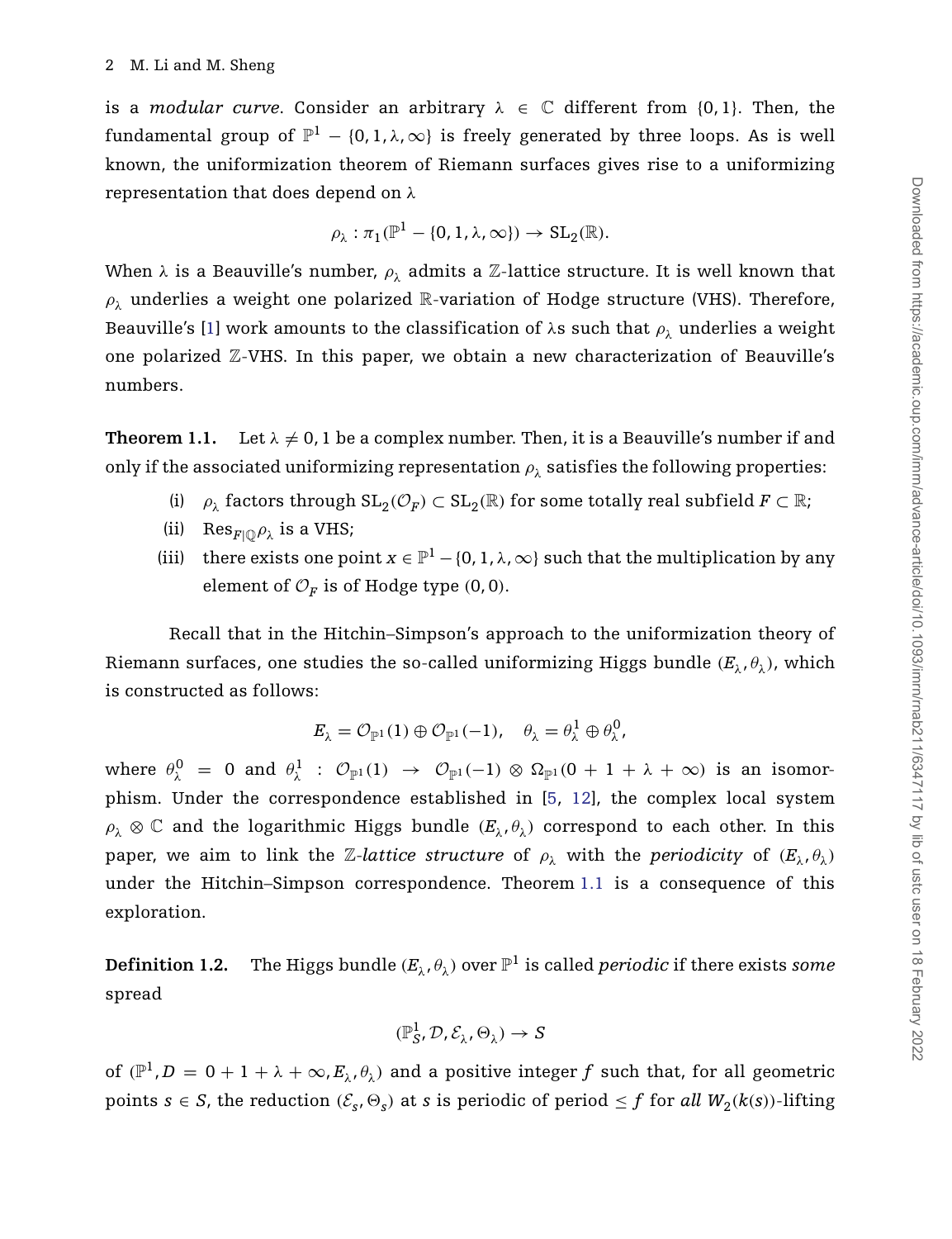$\tilde{s} \rightarrow S$ . If  $(E_{\lambda}, \theta_{\lambda})$  is periodic, its *period* is defined to be the smallest  $f \geq 1$  among all possible spreads.

In the above definition, *S* is an integral scheme of finite type over  $\mathbb Z$  and the periodicity in positive characteristic refers to the theory of Higgs–de Rham f lows established in [\[8\]](#page-21-2). It is meaningful to put forth the notion of a *periodic logarithmic Higgs bundle* over C. We do so in Definition [2.6,](#page-6-0) and we prove the following *periodicity theorem*.

**Theorem 1.3** (Theorem [2.8\)](#page-7-0). Let  $f : X \to C$  be a semistable family over a smooth projective curve over  $\mathbb{C}$ , and let  $(E, \theta)$  be a logarithmic Kodaira–Spencer system attached to *f*. Then, any graded Higgs subbundle in  $(E, \theta)$  of degree zero is periodic.

We remark that polarization possessed by a semistable family plays an essential role in the proof of the above result. Using this theorem, we may deduce immediately the following corollary.

<span id="page-2-0"></span>**Corollary 1.4** (Proposition [3.2\)](#page-11-0). For any Beauville's number  $\lambda$ ,  $(E_{\lambda}, \theta_{\lambda})$  is periodic.

Analyzing the periodicity for the logarithmic Higgs bundle  $(E_{\lambda}, \theta_{\lambda})$ , we obtain the following proposition.

<span id="page-2-1"></span>**Proposition 1.5** (Propositions [3.1](#page-10-0) and [3.4\)](#page-12-0). If  $(E_{\lambda}, \theta_{\lambda})$  is periodic, then it must be oneperiodic and *λ* must be algebraic.

Corollary [1.4](#page-2-0) and Proposition [1.5](#page-2-1) allow us to conclude Theorem [1.1.](#page-1-0) We call a complex number  $\lambda$  *periodic* if  $(E_1, \theta_1)$  is periodic. By Corollary [1.4,](#page-2-0) the set of periodic numbers contains the Beauville's list [1.0.1.](#page-0-0) We make the following conjecture.

**Conjecture 1.6.** The Beauville's numbers are *all* periodic numbers.

A bruteforce calculation on the periodicity of  $(E_{\lambda}, \theta_{\lambda})$  reduces the above conjecture to a concrete arithmetic question (see Question [3.7\)](#page-13-0). We shall leave the task of solving the question for a later investigation.

This paper is structured as follows. In Section [2,](#page-3-0) we introduce the notion of a periodic Higgs bundle over the field of complex numbers and establish the periodicity result for semistable families over curves. Section [3](#page-10-1) gives a detailed analysis of the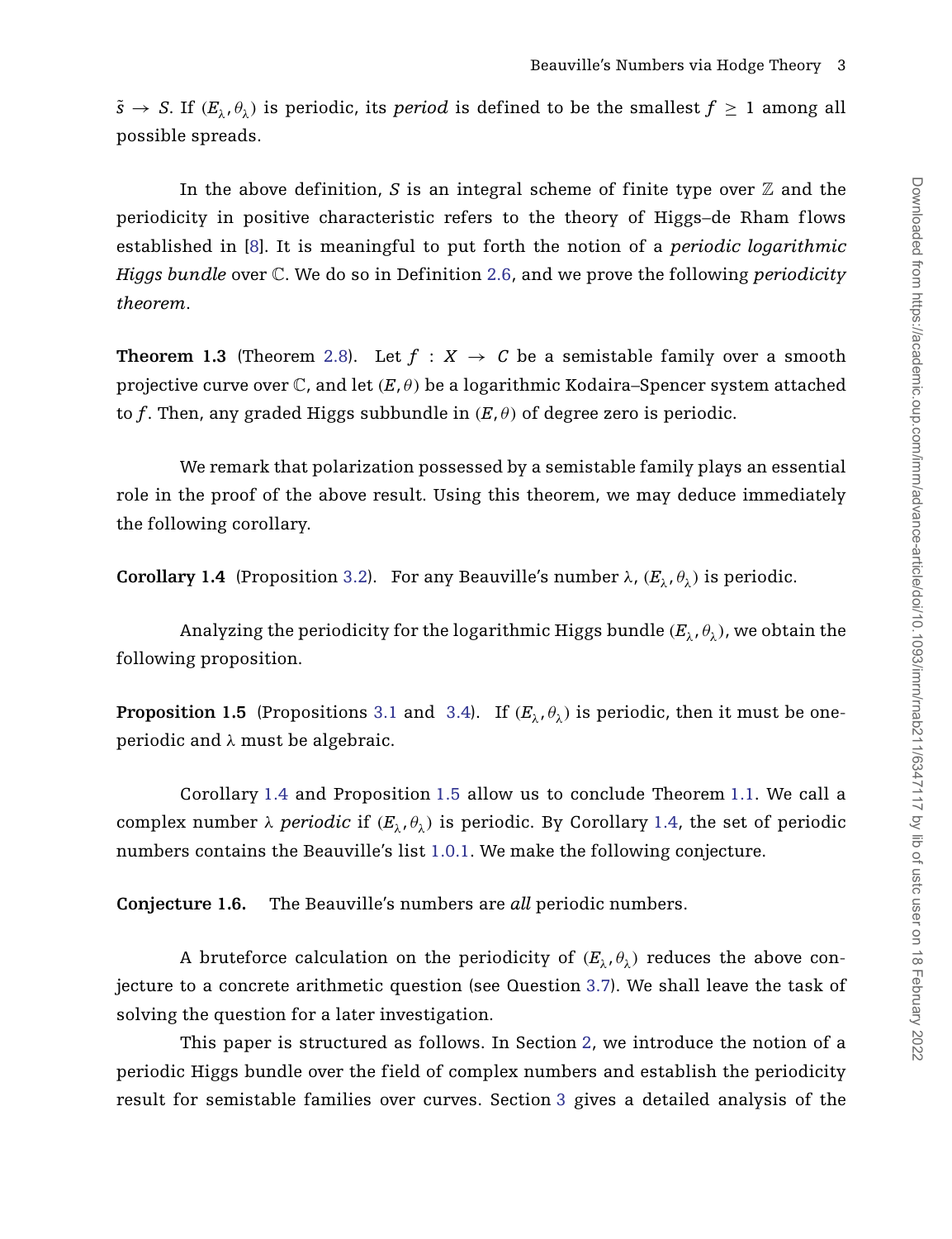periodicity of the uniformizing Higgs bundle in both positive characteristic and zero characteristic. In Section [4,](#page-17-0) we construct a semistable family of abelian varieties with real multiplication under the Hodge theoretical properties listed in Theorem [1.1.](#page-1-0) This is a straightforward step. We prove our main result Theorem [1.1](#page-1-0) in Section [5.](#page-18-0)

#### <span id="page-3-0"></span>**2 Logarithmic Kodaira–Spencer Systems and Periodicity**

Let *C* be a smooth projective curve over  $\mathbb C$  and  $D \subset C$  be a reduced effective divisor. Let *f* : *X* → *C* be a semistable family that is smooth over  $U = C - D$ . Set  $B = f^{-1}D$ . We attach to f the *logarithmic Kodaira–Spencer system* of degree *n* for some  $0 \le n \le 2d$  (where *d* is the relative dimension of *f*) as follows:

$$
(E = \bigoplus_{i+j=n} R^i f_* \Omega^j_{X/C}(\log B/D), \theta = \bigoplus_{i+j=n} \theta^{i,j}),
$$

where

$$
\theta^{i,j}:R^if_*\Omega^j_{X/C}(\log B/D)\to R^{i+1}f_*\Omega^{j-1}_{X/C}(\log B/D)\otimes\Omega_C(D)
$$

is the logarithmic Kodaira–Spencer morphism. Set  $E^{i,j} = R^i f_* \Omega^j_{X/C} (\log B/D)$ . The pair  $(E, \theta)$  provides a basic example of a graded logarithmic Higgs bundle over *C*. These logarithmic Kodaira–Spencer systems are special kinds of graded logarithmic Higgs bundles, as the following result shows.

<span id="page-3-1"></span>**Proposition 2.1.** Let  $(E, \theta)$  be a logarithmic Kodaira–Spencer system over *C* as above. Then, it is polystable of degree zero.

**Proof.** This conclusion follows from well-known results in nonabelian Hodge theory over a quasi-projective smooth curve [\[12\]](#page-21-1). Let  $f^0$  be the smooth part of f. Then, the Hodge metric associated with the weight *n* VHS attached to  $f^0$  is *tame harmonic*. By Landman's theorem, the local monodromies around *D* are unipotent. It follows that the filtration structures are absent in the Simpson's correspondence ([\[12,](#page-21-1) p. 755, Main Theorem]). The statement follows.

The result above has many deep implications in the geometry of fibrations. However, by the transcendental nature of the method of establishing the Simpson's correspondence (which refers to the main theorem in [\[13\]](#page-21-3)), the lattice structure underlying the Z-VHS associated with a family seems undetectable in the associated logarithmic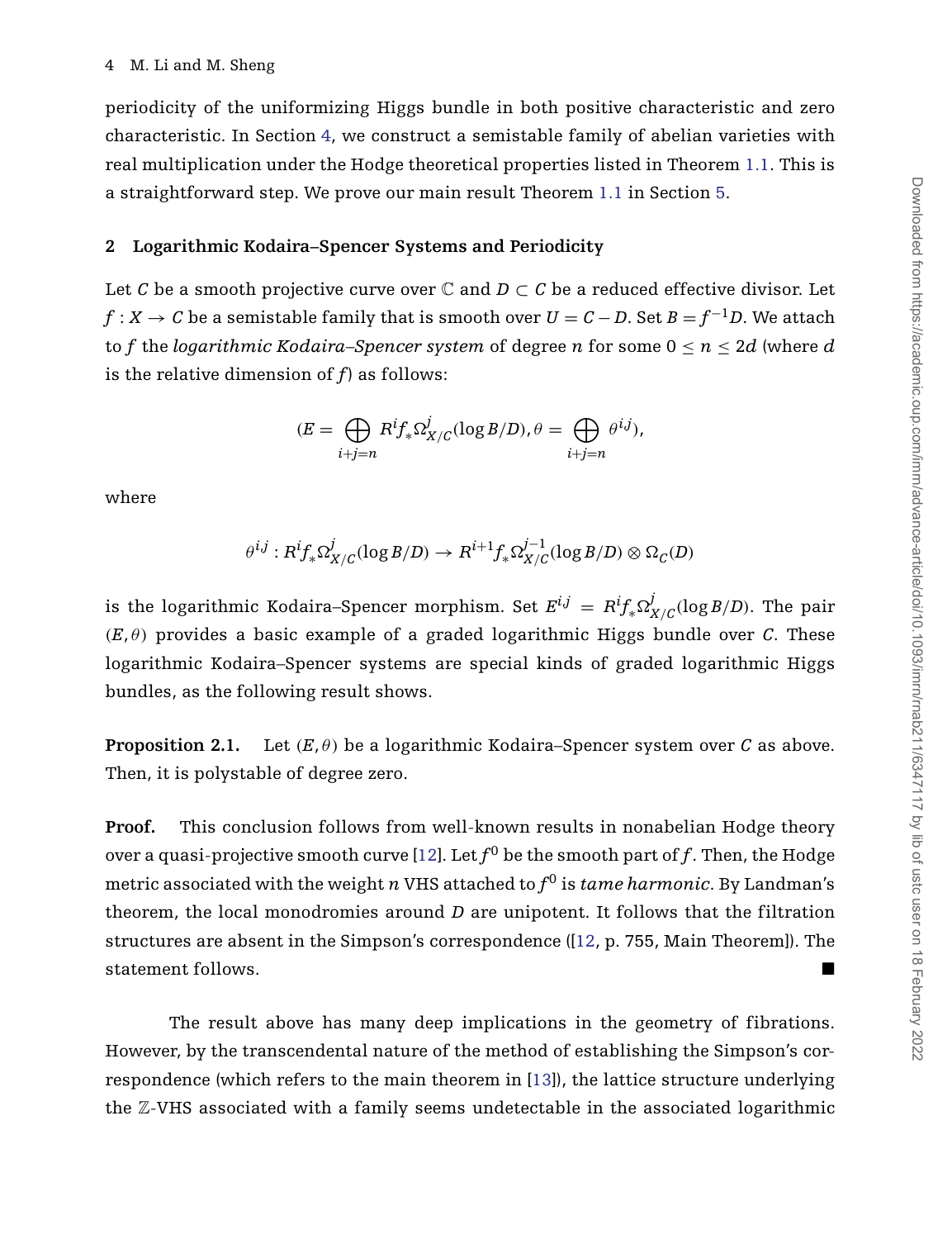Kodaira-Spencer system. In this note, we argue that some dynamical property associated with various mod *p* reductions of the logarithmic Kodaira–Spencer system does bear information from the lattice structure. However, our findings regarding this issue are far from being definitive.

Now, let *k* be a perfect field of positive characteristic *p*. Let *X* be a smooth variety over *k* and  $D \subset X$  a simple normal crossing divisor. Set  $X_{log} = (X, D)$  to be the logarithmic variety over *k* (regarded as a log scheme with trivial log structure) whose log structure is determined by the divisor *D*. Using the logarithmic generalization of the inverse Cartier transform of Ogus–Vologodsky due to D. Schepler (see also [\[9,](#page-21-4) Appendix]), one may generalize [\[8,](#page-21-2) Definition 1.1] in this straightforward manner.

**Definition 2.2.** Let *X*, *D* be as above. A *periodic Higgs–de Rham flow* over  $X_{\text{log}}$  of period  $f \in \mathbb{N}_{>0}$  is a diagram as follows:



where

- the initial term  $(E_0, \theta_0)$  is a nilpotent logarithmic graded Higgs bundle with pole along *D* and of level  $\leq p-1$ ;
- for each  $i \geq 0$  Fil<sub>i</sub> is a Hodge filtration on the logarithmic flat bundle  $C^{-1}(E_i, \theta_i)$  making it into a de Rham bundle of level  $\leq p-1$ ;
- $(E_i, \theta_i)$ ,  $i \geq 1$  is the logarithmic graded Higgs bundle associated with the logarithmic de Rham bundle  $(C^{-1}(E_{i-1}, \theta_{i-1}), Fil_{i-1})$ ; and
- *φ* is an isomorphism of logarithmic graded Higgs bundles.

A logarithmic graded Higgs bundle over *X* with pole along *D* is said to be *periodic* if it initializes a periodic Higgs-de Rham flow (of certain period f) over  $X_{\text{log}}$ . We now turn our attention back to the situation over C.

**Definition 2.3.** Let *X* be a smooth variety over  $\mathbb C$  and  $D \subset X$  an SNCD. Set  $X_{\log} = (X, D)$ . Let  $(E, \theta)$  be a graded Higgs bundle over  $X_{\text{log}}$  (namely a graded logarithmic Higgs bundle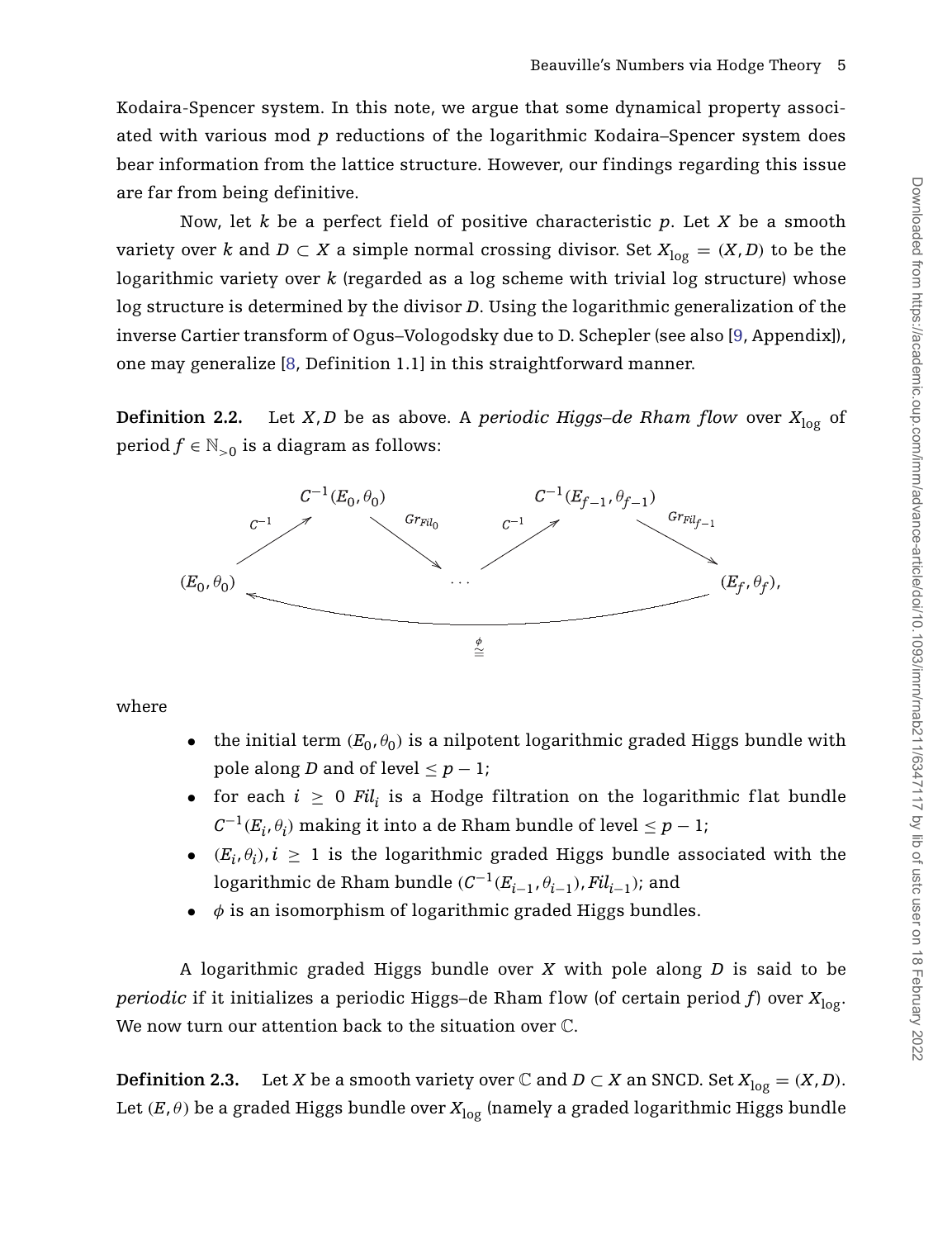over *X* with pole along *D*). A *spread* of  $(X, D, E, \theta)$  is a four-tuple  $(X, D, \mathcal{E}, \Theta)$  where X is a scheme of finite type over  $S = Spec(A)$  with  $A \subset \mathbb{C}$  a finitely generated  $\mathbb{Z}$ -subalgebra,  $D$  an *S*-relative divisor in  $X$ , and

$$
\Theta: \mathcal{E} \to \mathcal{E} \otimes \Omega_{\mathcal{X}/S}(\log \mathcal{D})
$$

an *S*-relative logarithmic Higgs bundle over  $\mathcal X$  such that there is an isomorphism of tuples over C:

$$
(\mathcal{X}, \mathcal{D}, \mathcal{E}, \Theta) \otimes_A \mathbb{C} \cong (X, D, E, \theta).
$$

We now give two lemmas that will be used later.

<span id="page-5-0"></span>**Lemma 2.4.** Let *k* be an algebraically closed field of characteristic *p*. Let *C* be a smooth projective curve over *k* and  $D \subset C$  a reduced effective divisor. If the initial term of a periodic Higgs-de Rham flow over C<sub>log</sub> is stable, then any intermediate Higgs term of the periodic flow is also stable.

**Proof.** For any given semistable logarithmic Higgs bundle over  $C_{\text{log}}$ , its Jordan–Hölder filtration may not be unique, but different Jordan–Hölder filtrations have the same set of stable factors. Let  ${E_0, \cdots, E_{f-1}}$  be the intermediate Higgs terms of an *f*-periodic Higgs–de Rham flow with  $E_f \cong E_0$ . Set  $n_i$  to be the number of stable factors of a Jordan– Hölder filtration on  $E_i$ . We claim that  $n_i \leq n_{i+1}$ . Indeed, we are going to show that the flow operator  $Gr_{Fil} \circ C^{-1}$  maps a Jordan–Hölder filtration on  $E_i$  to a filtration of semistable subbundles on  $E_{i+1}$  whose length equals  $n_i$ , from which the claim follows.

By [\[8,](#page-21-2) Proposition 6.3], each *Ei* is of degree zero. Thus, each member in a Jordan– Hölder filtration of *Ei* is of degree zero, too. Because the operator *<sup>C</sup>*−<sup>1</sup> is exact and multiplies the degree by *p*, one consequently obtains a filtration on  $C^{-1}(E_i)$  of flat subbundles of degree zero. As  $Gr_{Fil}$  preserves the degree, using the induced filtrations and taking the associated gradings, one obtains a filtration of the same length by Higgs subsheaves of degree zero on  $Gr_{Fil} \circ C^{-1}(E_i) = E_{i+1}$ . It is actually a filtration of Higgs *subbundles* because the saturation of each Higgs subsheave is invariant under the Higgs field and hence of degree  $\leq 0$  by semistability. The  $n_i \leq n_{i+1}$  claim is proved. It follows that

$$
n_0 \leq n_1 \leq \cdots \leq n_f = n_0;
$$

hence, all the  $n_i$ s are equal and the flow operator maps a Jordan–Hölder filtration of  $E_i$  to a Jordan–Hölder filtration of  $E_{i+1}$ . It follows immediately that if  $E_0$  is stable, then each intermediate Higgs term is also stable. This concludes the proof.  $\blacksquare$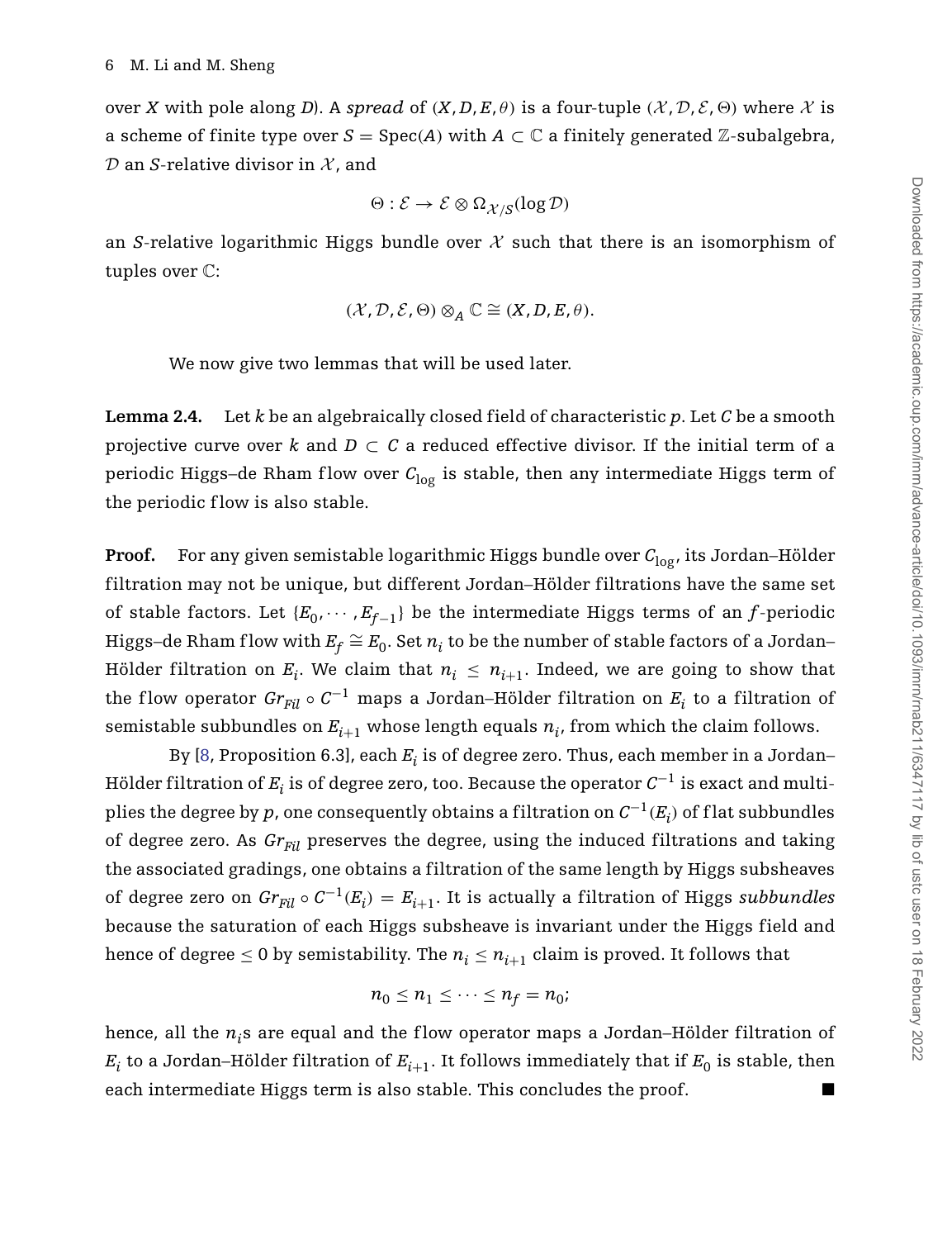<span id="page-6-2"></span>**Lemma 2.5.** Let *C*, *D* be as in Lemma [2.4.](#page-5-0) Let  $(V, \nabla)$  be a flat bundle over  $C_{\text{loc}}$ . Then, up to a shift of indices, there is at most one Hodge filtration *Fil* on  $(V, \nabla)$  such that the graded Higgs bundle  $Gr_{Fil}(V, \nabla)$  is stable.

**Proof.** It suffices to note that the proof of [\[8,](#page-21-2) Lemma 4.1] for the case of empty *D* works verbatim for the general case.

We introduce the following definition.

<span id="page-6-0"></span>**Definition 2.6.** Let  $(X, D)$  be a log pair over C. A graded Higgs bundle  $(E, \theta)$  over  $X_{\text{log}}$ is called *periodic* if there exists *some* spread

$$
(\mathcal{X},\mathcal{D},\mathcal{E},\Theta)\rightarrow S,
$$

of  $(X, D, E, \theta)$ , and a positive integer f such that for all geometric points  $s \in S$ , the reduction  $(\mathcal{E}_{s}, \Theta_{s})$  at *s* is periodic of period  $\leq f$  for *all*  $W_{2}(k(s))$ -lifting  $\tilde{s} \to S$ . The *period* of a periodic Higgs bundle is defined to be the smallest  $f \geq 1$  among all possible spreads.

We list several simple properties of periodic Higgs bundles.

<span id="page-6-1"></span>**Lemma 2.7.** The following statements about periodic Higgs bundles hold:

- (i) a periodic Higgs bundle is semistable of degree zero;
- (ii) a direct sum of periodic Higgs bundles is again periodic;
- (iii) a graded Higgs bundle obtained by renumbering the graded structure of a periodic Higgs bundle is again periodic.

**Proof.** (i) follows from [\[8,](#page-21-2) Proposition 6.3]. As for (iii), one notices that the inverse Cartier transform ignores the grading structure, so in char *p*, if it is periodic for one grading structure, then for another grading structure (as long as its the largest grading is  $\leq p - 1$ ), one may simply adjust the indices of the last Hodge filtration to make it periodic as well. It remains to show (ii). Suppose we are given two periodic Higgs bundles  $(E_i, \theta_i)$ ,  $i = 1, 2$  over  $X_{\text{log}}$ . Since the direct sum of two periodic Higgs bundles in positive characteristic is again periodic (the key being the fact that the inverse Cartier transform commutes with direct sum), it suffices to show the existence of spreads  $(\mathcal{X}, \mathcal{D}, \mathcal{E}_i, \Theta_i)$  of  $(X, D, E_i, \theta_i)$  over a *common* base log scheme  $(\mathcal{X}, \mathcal{D})$  for  $i = 1, 2$ . For  $i = 1, 2$ , we take a spread  $(\mathcal{X}_i, \mathcal{D}_i, \tilde{\mathcal{E}}_i, \tilde{\Theta}_i) \to S_i$ , Spec $(S_i) = A_i$ , together with an isomorphism

$$
(\mathcal{X}_i,\mathcal{D}_i,\mathcal{E}'_i,\Theta'_i)\otimes_{A_i}\mathbb{C}\cong (X,D,E_i,\theta_i)
$$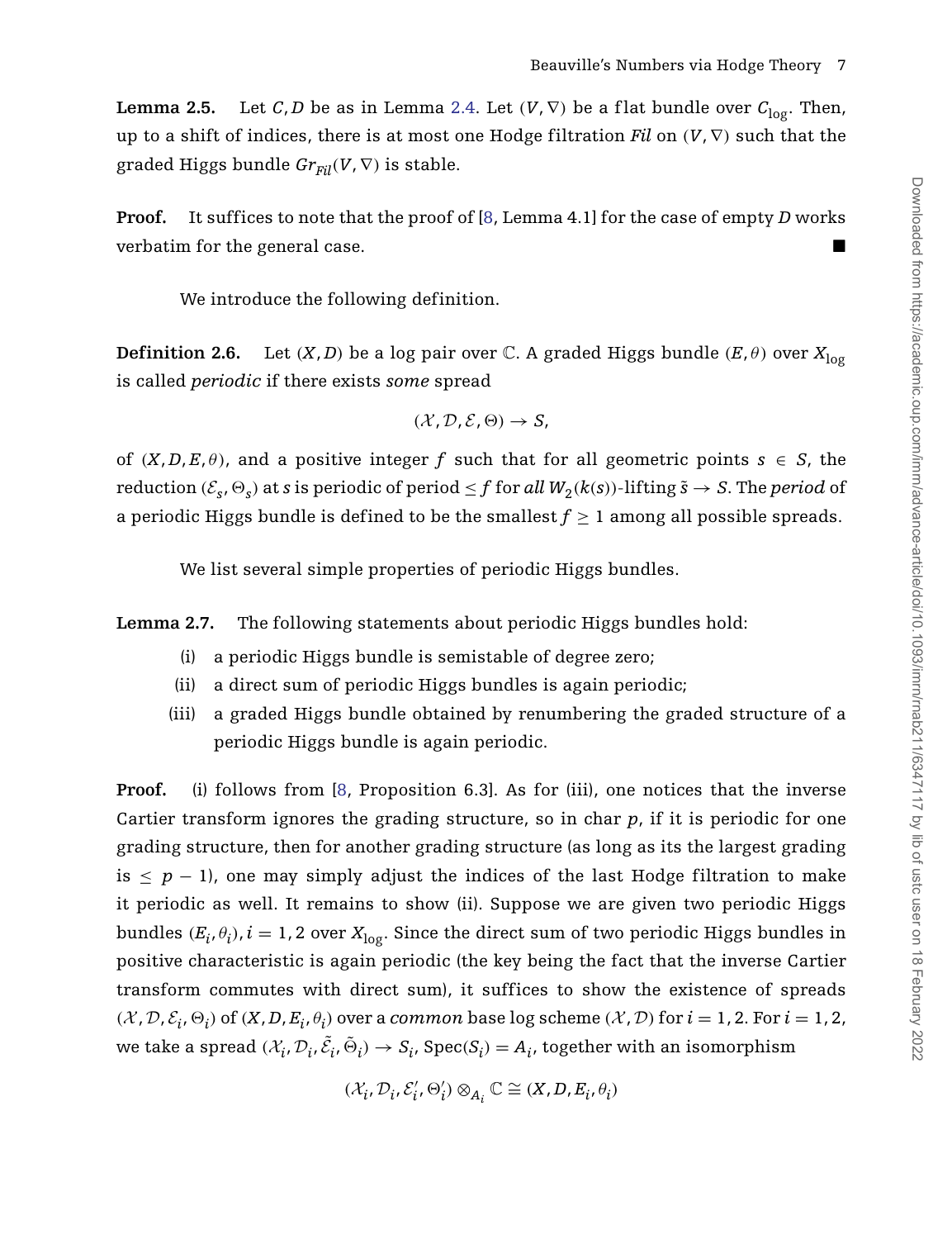given by Definition [2.6.](#page-6-0) Clearly, there exists some finitely generated Z-subalgebra  $A_3 \subset \mathbb{C}$  satisfying the following properties:

- (a) *A<sub>i</sub>* ⊂ *A*<sub>3</sub>*, i* = 1*,* 2;
- (b) the isomorphisms  $(\mathcal{X}_i, \mathcal{D}_i) \otimes_{A_i} \mathbb{C} \cong (X, D), i = 1, 2$  are defined over  $A_3$ ;
- (c) the natural morphisms  $S_3 := \text{Spec}(A_3) \rightarrow S_i$ ,  $i = 1, 2$  are smooth.

Set  $(X, \mathcal{D}) = (X_1, \mathcal{D}_1) \otimes_{A_1} A_3$ , which is isomorphic to  $(X_2, \mathcal{D}_2) \otimes_{A_2} A_3$  as an  $A_3$ -scheme and is isomorphic to  $(X, D)$  as a C-scheme. Let  $\pi_i : (\mathcal{X}, \mathcal{D}) \to (\mathcal{X}_i, \mathcal{D}_i), i = 1, 2$  be the natural morphisms of the log schemes. They are log smooth because of the condition (c). Set  $(\mathcal{E}_i, \Theta_i) = \pi_i^*(\mathcal{E}'_i, \Theta'_i)$ . We claim that the spread  $(\mathcal{X}, \mathcal{D}, \mathcal{E}_i, \Theta_i)$  satisfies the condition in Definition [2.6](#page-6-0) for either *i*. Take any  $\tilde{s} \in S_3(W_2(\bar{\mathbb{F}}_p))$ , and let  $\tilde{s}_i \in S_i(W_2(\bar{\mathbb{F}}_p))$ ,  $i = 1, 2$  be its image. Let  $s, s_1, s_2$  be the corresponding points by modulo *p*. Then,  $\pi_i$  is restricted to a log smooth morphism

$$
\pi_{i,s}:(\mathcal{X}_{3,\tilde{s}},\mathcal{D}_{3,\tilde{s}})\rightarrow(\mathcal{X}_{i,\tilde{s_i}},\mathcal{D}_{i,\tilde{s_i}})
$$

over  $W_2(\bar{\mathbb{F}}_p)$ . At this point, we apply a recent result [\[10,](#page-21-5) Theorem 5.3] which shows that there is an isomorphism of functors

$$
\pi_{i,s}^* \circ C_{(\mathcal{X}_{i,\tilde{s}_i},\mathcal{D}_{i,\tilde{s}_i})\subset (\mathcal{X}_{i,\tilde{s}_i},\mathcal{D}_{i,\tilde{s}_i})}^{-1} \cong C_{(\mathcal{X}_{3,s},\mathcal{D}_{3,s})\subset (\mathcal{X}_{3,\tilde{s}},\mathcal{D}_{3,\tilde{s}})}^{-1} \circ \pi_{i,s}^*.
$$

This allows us to pull back a periodic Higgs–de Rham flow over  $(\mathcal{X}_{i,s_i},\mathcal{D}_{i,s_i})$  initializing  $(\mathcal{E}'_{i,s_i}, \Theta'_{i,s_i})$  to a periodic Higgs–de Rham flow over  $(\mathcal{X}_{3,s}, \mathcal{D}_{3,s})$  initializing  $(\mathcal{E}_{i,s}, \Theta_{i,s})$  of *the same period.* It follows that the periodicity for  $(\mathcal{E}_i, \Theta_i)$  at the geometric point  $s \in S$  with respect to the  $W_2$ -lifting  $\tilde{s}$ . As  $\tilde{s}$  is arbitrary and the boundedness of periods is also  $m$  maintained, the claim is proved.

The main result of this section is the following periodicity result.

<span id="page-7-0"></span>**Theorem 2.8.** Let *C* be a smooth projective curve and  $D \subset C$  a reduced effective divisor. Let  $f: X \to C$  be a semistable family and  $(E, \theta)$  be a logarithmic Kodaira–Spencer system associated with *f*. Then, any graded Higgs subbundle in  $(E, \theta)$  of degree zero is periodic in the sense of Definition [2.6.](#page-6-0)

**Proof.** We take a spread of the family *f* as follows. By the standard argument  $([4, 8, 11.2, and 17.7])$  $([4, 8, 11.2, and 17.7])$  $([4, 8, 11.2, and 17.7])$ , there exists a sub Z-algebra  $A \subset \mathbb{C}$  of finite type and a semistable family  $f : (\mathfrak{X}, \mathfrak{B}) \to (\mathfrak{C}, \mathfrak{D})$  defined over  $S = \text{Spec}(A)$  such that *S* is integral and regular,  $\alpha$  :  $\mathfrak{C} \rightarrow S$  is smooth and projective and *f* is the base change of *f* via Spec $(\mathbb{C}) \rightarrow S$ .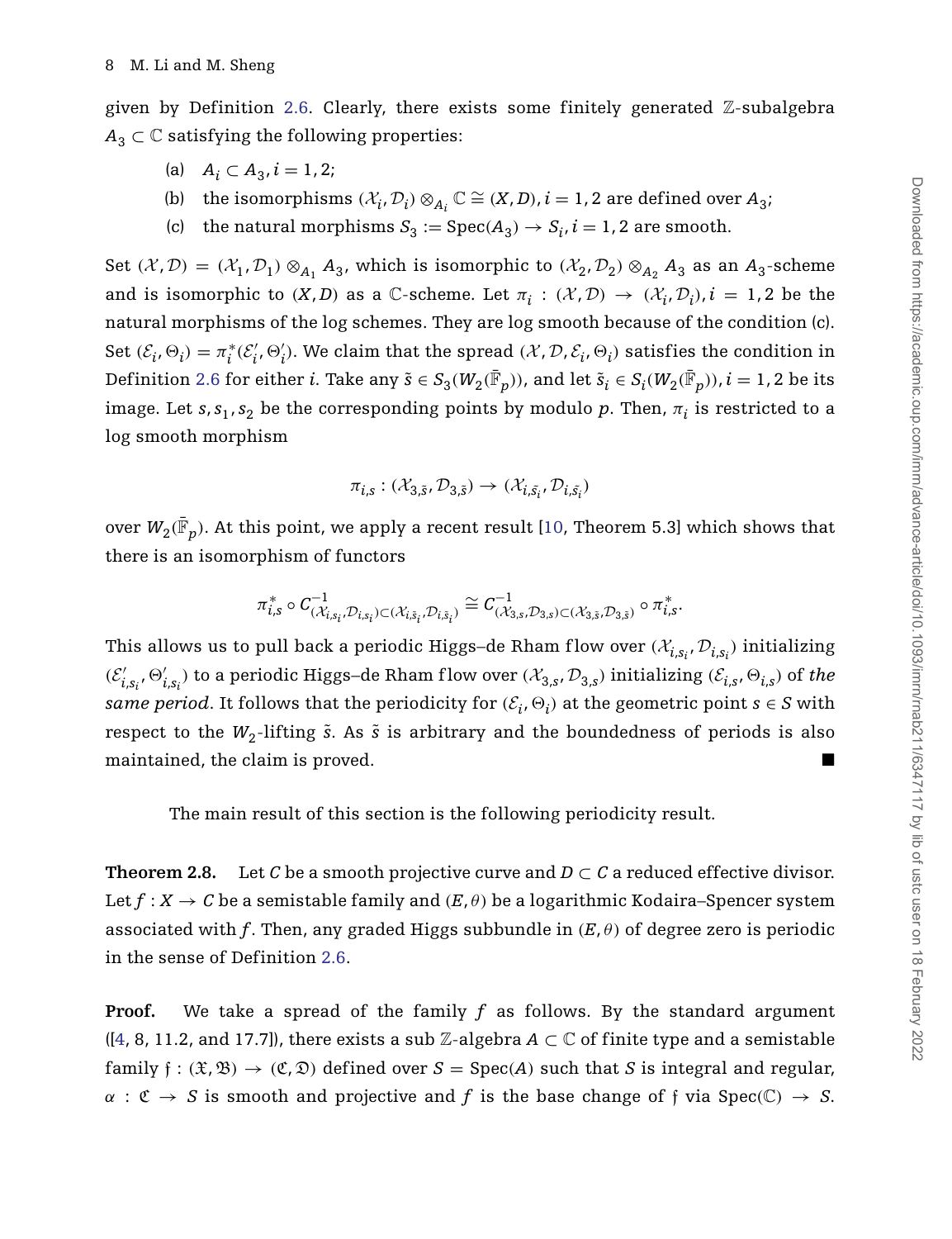Shrinking *S* if necessary, we may assume that for any closed point  $s \in S$ ,

$$
char(k(s)) > N := rank(E) + n + d + 1.
$$

By Deligne–Illusie [\[2\]](#page-20-1) and Illusie [\[6\]](#page-21-7), for any *i*,*j*,

$$
R^{j} \mathfrak{f}_{*} \Omega^{i}_{\mathfrak{X}/\mathfrak{C}}(\log \mathfrak{B}/\mathfrak{D}), R^{i+j} \mathfrak{f}_{*} \Omega^{*}_{\mathfrak{X}/\mathfrak{C}}(\log \mathfrak{B}/\mathfrak{D})
$$

are locally free of finite type and the spectral sequence

$$
E_1^{i,j} = R^j \mathfrak{f}_* \Omega^i_{\mathfrak{X}/\mathfrak{C}}(\log \mathfrak{B}/\mathfrak{D}) \Rightarrow R^{i+j} \mathfrak{f}_* \Omega^*_{\mathfrak{X}/\mathfrak{C}}(\log \mathfrak{B}/\mathfrak{D})
$$

degenerates at *E*1. The degeneration yields the logarithmic Kodaira–Spencer system associated with f.

$$
E_1^{i,j} = R^j \mathfrak{f}_* \Omega^i_{\mathfrak{X}/\mathfrak{C}}(\log \mathfrak{B}/\mathfrak{D}) \Rightarrow R^{i+j} \mathfrak{f}_* \Omega^*_{\mathfrak{X}/\mathfrak{C}}(\log \mathfrak{B}/\mathfrak{D})
$$

degenerates at *E*1. The degeneration yields the logarithmic Kodaira–Spencer system associated with f.

$$
E_1^{i,j} = R^j \mathfrak{f}_* \Omega^i_{\mathfrak{X}/\mathfrak{C}}(\log \mathfrak{B}/\mathfrak{D}) \Rightarrow R^{i+j} \mathfrak{f}_* \Omega^*_{\mathfrak{X}/\mathfrak{C}}(\log \mathfrak{B}/\mathfrak{D})
$$

degenerates at *E*1. The degeneration yields the logarithmic Kodaira–Spencer system associated with f.

$$
\Theta^{i,j}: R^j \mathfrak{f}_* \Omega^i_{\mathfrak{X} / \mathfrak{C}}(\log \mathfrak{B}/ \mathfrak{D}) \to R^{j+1} \mathfrak{f}_* \Omega^{i-1}_{\mathfrak{X}/\mathfrak{C}}(\log \mathfrak{B}/ \mathfrak{D}) \otimes \Omega_{\mathfrak{C}/S}(\log \mathfrak{D})
$$

(Another way to obtain  $\Theta^{i,j}$  is by taking a suitable edge morphism associated with the higher direct image of the following short exact sequence:

$$
0\rightarrow \mathfrak{f}^*\Omega_{\mathfrak{C}/S}(\log \mathfrak{D})\otimes \Omega^{i-1}_{\mathfrak{X}/\mathfrak{C}}(\log \mathfrak{B}/\mathfrak{D})\rightarrow \Omega^i_{\mathfrak{X}}(\log \mathfrak{B})\rightarrow \Omega^i_{\mathfrak{X}/\mathfrak{C}}(\log \mathfrak{B}/\mathfrak{D})\rightarrow 0.)
$$

Set  $\mathcal{E}^{i,j}=R^j\mathfrak{f}_*\Omega^i_{\mathfrak{X}/\mathfrak{C}}(\log \mathfrak{B}/\mathfrak{D}).$  Thus,  $\mathcal{E}=\bigoplus_{i+j=n}\mathcal{E}^{i,j},$   $\Theta=\bigoplus_{i+j=n}\Theta^{i,j}$  is a spread of  $(E,\theta).$ By construction, for any geometrically closed point  $s \in S$ , the base change  $(\mathcal{E}_s, \Theta_s)$  is the logarithmic Kodaira–Spencer system associated with the family f*s*, the fiber of f at *s*. By [\[4,](#page-21-6) Theorem 6.2] and [\[9,](#page-21-4) Proposition 4.1],  $(\mathcal{E}_s, \Theta_s)$  is one-periodic with respect to any  $W_2(k(s))$ -lifting  $\tilde{s}$  : Spec $(W_2(k(s))) \rightarrow S$ .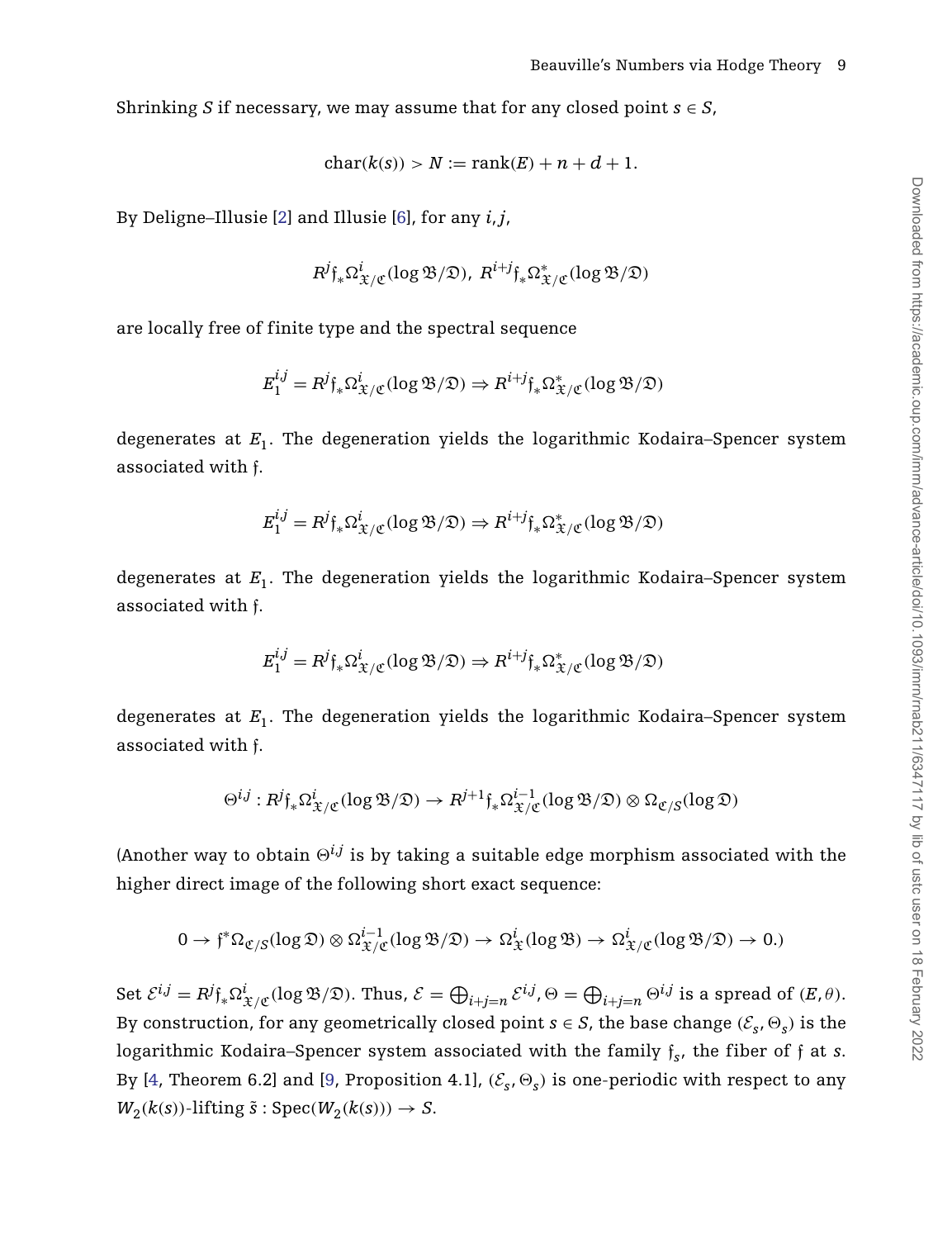By Proposition [2.1,](#page-3-1) we may write  $(E, \theta)$  as a direct sum of stable factors:

$$
(E,\theta)=\bigoplus_{i=1}^l(E_i,\theta_i)^{\oplus m_i}
$$

with  $(E_i, \theta_i)$  stable. Caution: the above equality is meant to be an equality of Higgs bundles, instead of graded Higgs bundles over  $C_{\text{log}}$ ; for different *i* and *j*,  $(E_i, \theta_i)$  are not isomorphic to  $(E_i, \theta_i)$  as Higgs bundles.

It suffices to show that  $(E_i, \theta_i)$  is periodic for each *i*. This is because any graded Higgs subbundle of degree zero in  $(E, \theta)$  must be a direct sum of stable factors  $(E_i, \theta_i)$ s, up to renumbering the graded structure. Then, one applies Lemma [2.7.](#page-6-1) As the geometric stability is an open condition, shrinking *S* if necessary, we may assume that

$$
(\mathcal{E}, \Theta) = \bigoplus_{i=1}^{l} (\mathcal{E}_i, \Theta_i)^{\oplus m_i}
$$

such that for each *i*,  $(\mathcal{E}_i, \Theta_i)$  is a spread of  $(E_i, \theta_i)$  and its base change at *s* is still stable. We obtain the following decomposition into stable factors:

$$
(\mathcal{E}_s, \Theta_s) = \bigoplus_{i=1}^l (\mathcal{E}_{i,s}, \Theta_{i,s})^{\oplus m_i}.
$$

Let *Fil* denote the Hodge filtration of the family in consideration. Then, the oneperiodicity of  $(E, \theta)$  means an isomorphism:

$$
Gr_{Fil} \circ C^{-1}(\mathcal{E}_s, \Theta_s) \cong (\mathcal{E}_s, \Theta_s).
$$

We argue that the operator  $Gr_{Fil} \circ C^{-1}$  induces a self-map on the set  $T = \{1, \dots, l\}$ , which represents the set of nonisomorphic stable factors in  $(\mathcal{E}_s, \Theta_s)$ . Pick any  $i \in T$ . By Lemma [2.4,](#page-5-0)  $Gr_{Fil} \circ C^{-1}(\mathcal{E}_{i,s}, \Theta_{i,s})$  is stable. Therefore, there is a unique  $j(i)$  such that

$$
Gr_{Fil} \circ C^{-1}(\mathcal{E}_{i,s}, \Theta_{i,s}) \cong (\mathcal{E}_{j(i),s}, \Theta_{j(i),s})
$$

as logarithmic Higgs bundles. However, when  $m_i \geq 2$ , three are more than one factor isomorphic to  $(\mathcal{E}_{i,s}, \Theta_{i,s})$ . We claim that  $j(i)$  does not depend on this ambiguity. Let  $(E_{i,s}, \Theta_{i,s})$ <sub>1</sub> ≃  $(E_{i,s}, \Theta_{i,s})$ <sub>2</sub> be two stable factors of  $(E_s, \Theta_s)$ , which are isomorphic as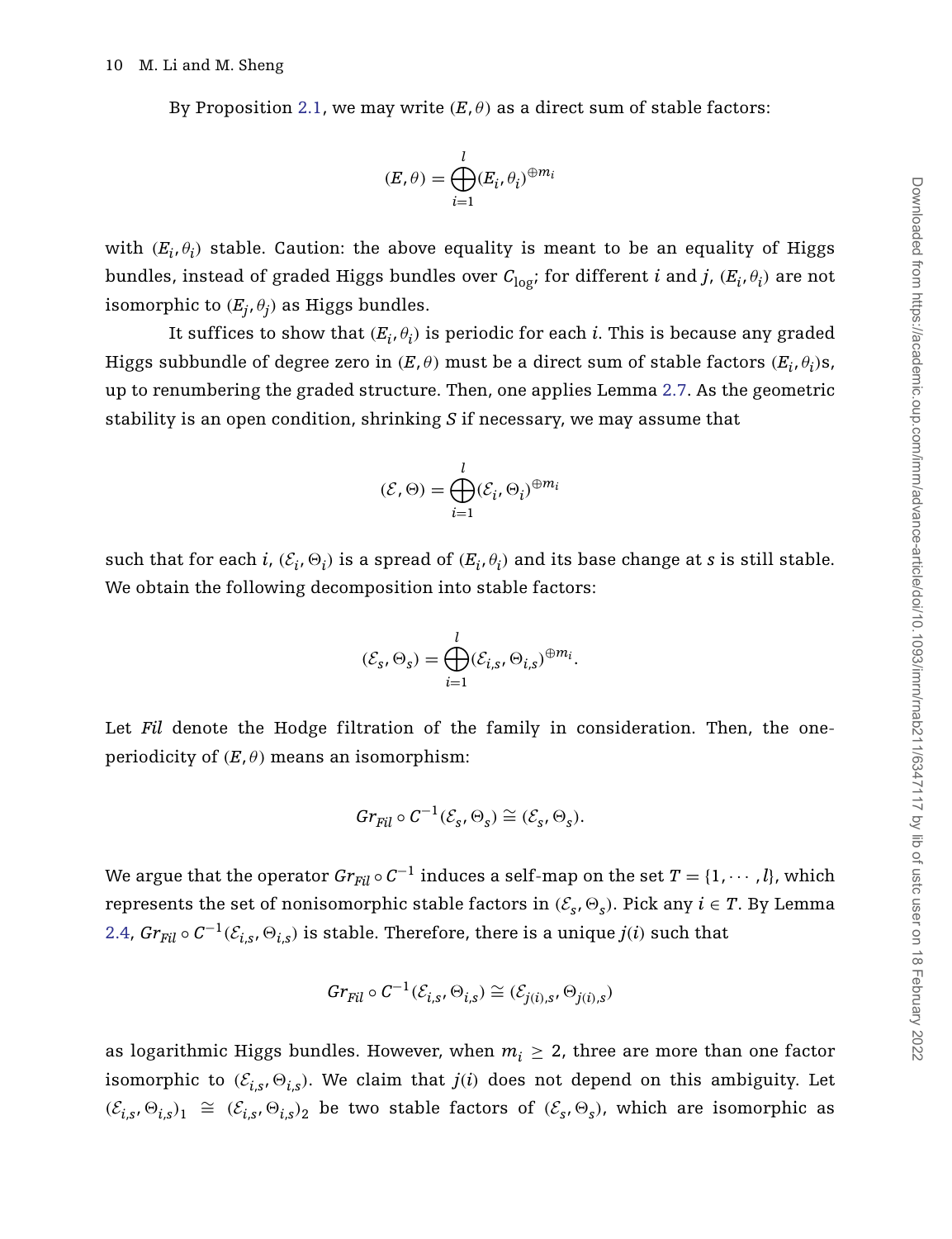logarithmic Higgs bundles. Since *C*−<sup>1</sup> is an equivalence of categories,

$$
\mathcal{C}^{-1}(\mathcal{E}_{i,s}, \Theta_{i,s})_1 \cong \mathcal{C}^{-1}(\mathcal{E}_{i,s}, \Theta_{i,s})_2
$$

as logarithmic flat bundles. As  $Gr_{Fil}C^{-1}(\mathcal{E}_{i,s}, \Theta_{i,s})$ ,  $i = 1, 2$  is stable, it follows from Lemma [2.5](#page-6-2) that there is an isomorphism of logarithmic Higgs bundles:

$$
Gr_{Fil} \circ \mathcal{C}^{-1}(\mathcal{E}_{i,s}, \Theta_{i,s})_1 \cong Gr_{Fil} \circ \mathcal{C}^{-1}(\mathcal{E}_{i,s}, \Theta_{i,s})_2.
$$

Hence, the claimed independence holds, and we get a well-defined map

$$
Gr_{Fil} \circ C^{-1}: T \to T.
$$

This map has to be surjective because the rank is preserved under the flow operator. Because *T* is a finite set, it is bijective and therefore decomposes into a product of cyclic permutations. Thus, for each *i*, the Hodge filtration *Fil* induces an *f*-periodic f low with initial term  $(\mathcal{E}_{i,s}, \Theta_{i,s})^{\oplus m_i}$  for some  $f \leq l$ . This flow induces, in turn, an *f*-periodic flow with an initial term for any factor

$$
(\mathcal{E}_{i,s},\Theta_{i,s})\subset (\mathcal{E}_{i,s},\Theta_{i,s})^{\oplus m_i}\subset (\mathcal{E}_s,\Theta_s).
$$

This completes the proof.

#### <span id="page-10-1"></span>**3 Periodicity of the Uniformizing Higgs Bundle**

In this section, we shall investigate the periodicity of the uniformizing Higgs bundle over  $\mathbb{P}^1$  with four simple poles, both in characteristic *p* > 0 and in characteristic zero. As a matter of convention, we use the notation  $(E_{unif}, \theta_{unif})$  for the uniformizing Higgs bundle over  $\mathbb{P}^1$  with four simple poles over an *arbitrary* field.

Let us start with the periodicity over C.

<span id="page-10-0"></span>**Proposition 3.1.** Let  $(E_{unif}, \theta_{unif})$  be the uniformizing Higgs bundle over  $(\mathbb{P}^1, D)$  over  $\mathbb{C}$ , where *D* consists of four distinct points. If  $(E_{unif}, \theta_{unif})$  is periodic, then its period is equal to one.

**Proof.** Let  $(\mathbb{P}^1, \mathcal{D}, \mathcal{E}_{unif}, \Theta_{unif})$ , defined over *S*, be a spread of  $(\mathbb{P}^1, \mathcal{D}, E_{unif}, \theta_{unif})$ . Let  $s \in S$  be a geometrically closed point. Shrinking *S* if necessary, we may assume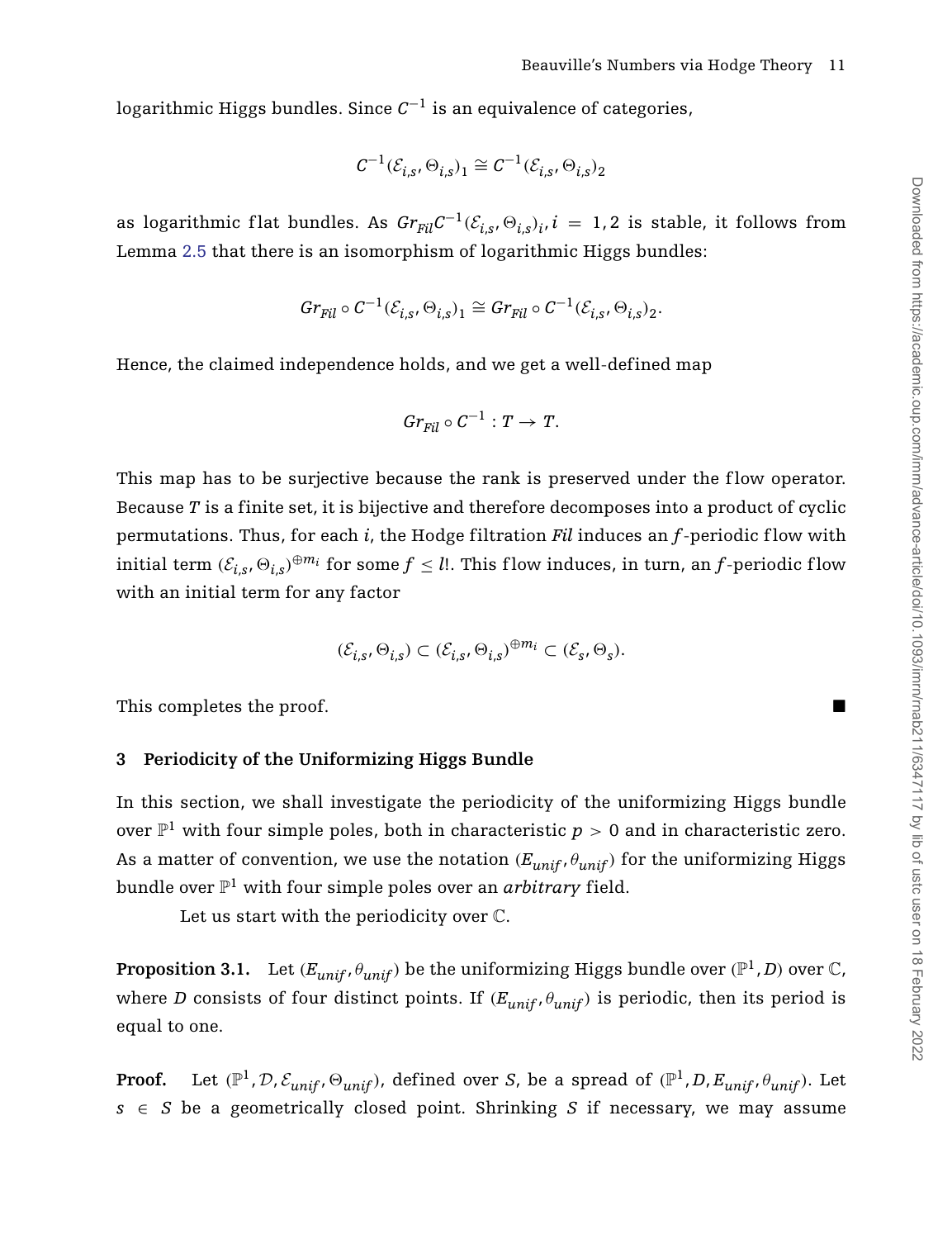$(\mathcal{E}_{unif,s}, \Theta_{unif,s})$  is isomorphic to  $(\mathcal{O}(1) \oplus \mathcal{O}(-1), id)$  and hence stable of trivial determinant. Let  $(L \oplus L^{-1}, \theta)$  be a periodic Higgs bundle over  $(\mathbb{P}^1_s, \mathcal{D}_s)$  with trivial determinant. We claim that if it is stable, then it must be isomorphic to  $(\mathcal{E}_{unif,s}, \Theta_{unif,s})$ . Indeed, because the Higgs field induces a nonzero morphism  $L^{\otimes 2} \to \Omega_{\mathbb{P}^1_s}(\mathcal{D}_s) \cong \mathcal{O}(2)$ , it follows that  $\deg L \leq 2$ . As  $\deg L \geq 0$  in any case, one has

$$
\deg L=0,1.
$$

However, if deg *L* = 0, we have the Higgs subbundle  $(\mathcal{O}_{\mathbb{P}^1}, 0) \subset (L \oplus L^{-1}, \theta)$ , which violates the stability. Hence,  $\text{deg } L = 1$  and  $\theta$  must be an isomorphism because of the degree. In other words,  $(L ⊕ L<sup>-1</sup>, θ) ≅ (E<sub>unif,s</sub>, ∅<sub>unif,s</sub>)$ . By Lemma [2.4,](#page-5-0) any intermediate Higgs terms of a periodic flow initializing  $(\mathcal{E}_{unif,s}, \Theta_{unif,s})$  is periodic and stable and has trivial determinant (which is clear). The proposition follows.

The pair  $(\mathbb{P}^1, D)$  in Proposition [3.1](#page-10-0) is isomorphic to  $(\mathbb{P}^1, 0 + 1 + \lambda + \infty)$  for some  $\lambda \neq 0, 1.$ 

<span id="page-11-0"></span>**Proposition 3.2.** If  $\lambda$  belongs to Beauville's list [1.0.1,](#page-0-0) then  $(E_{unif}, \theta_{unif})$  is periodic.

**Proof.** Let  $\lambda$  be a value in Beauville's list [1.0.1.](#page-0-0) Beauville shows that there is a semistable family of elliptic curves over  $(\mathbb{P}^1, D = 0 + 1 + \lambda + \infty)$ . The family is nonisotrivial, so the associated period map is nonconstant. It follows that the associated logarithmic Kodaira–Spencer system *(E*, *θ )* has a nonzero Higgs field (one may also see this by the existence of singular fibers). In fact,  $(E, \theta)$  is isomorphic to  $(E_{unif}, \theta_{unif})$ . By Proposition [2.1,](#page-3-1)  $(E, \theta)$  takes the form

$$
\theta: E^{1,0} \to E^{0,1} \otimes \Omega_{\mathbb{P}^1}(D)
$$

with  $E^{0,1}$  isomorphic to the dual of  $E^{1,0}$  and deg  $E^{1,0} > 0$ . On the other hand, since  $\theta$  is nonzero, we have

$$
\deg(E^{1,0})^{\otimes 2} \leq \deg \Omega_{\mathbb{P}^1}(D) = 2.
$$

Thus,  $\deg E^{1,0} = 1$ . By Theorem [2.8,](#page-7-0) the proposition follows.

We conjecture the converse of Proposition [3.2.](#page-11-0)

<span id="page-11-1"></span>**Conjecture 3.3.** Assume notation as in Proposition [3.2.](#page-11-0) If  $(E_{unif}, \theta_{unif})$  is periodic, then *λ* must be in Beauville's list [1.0.1.](#page-0-0)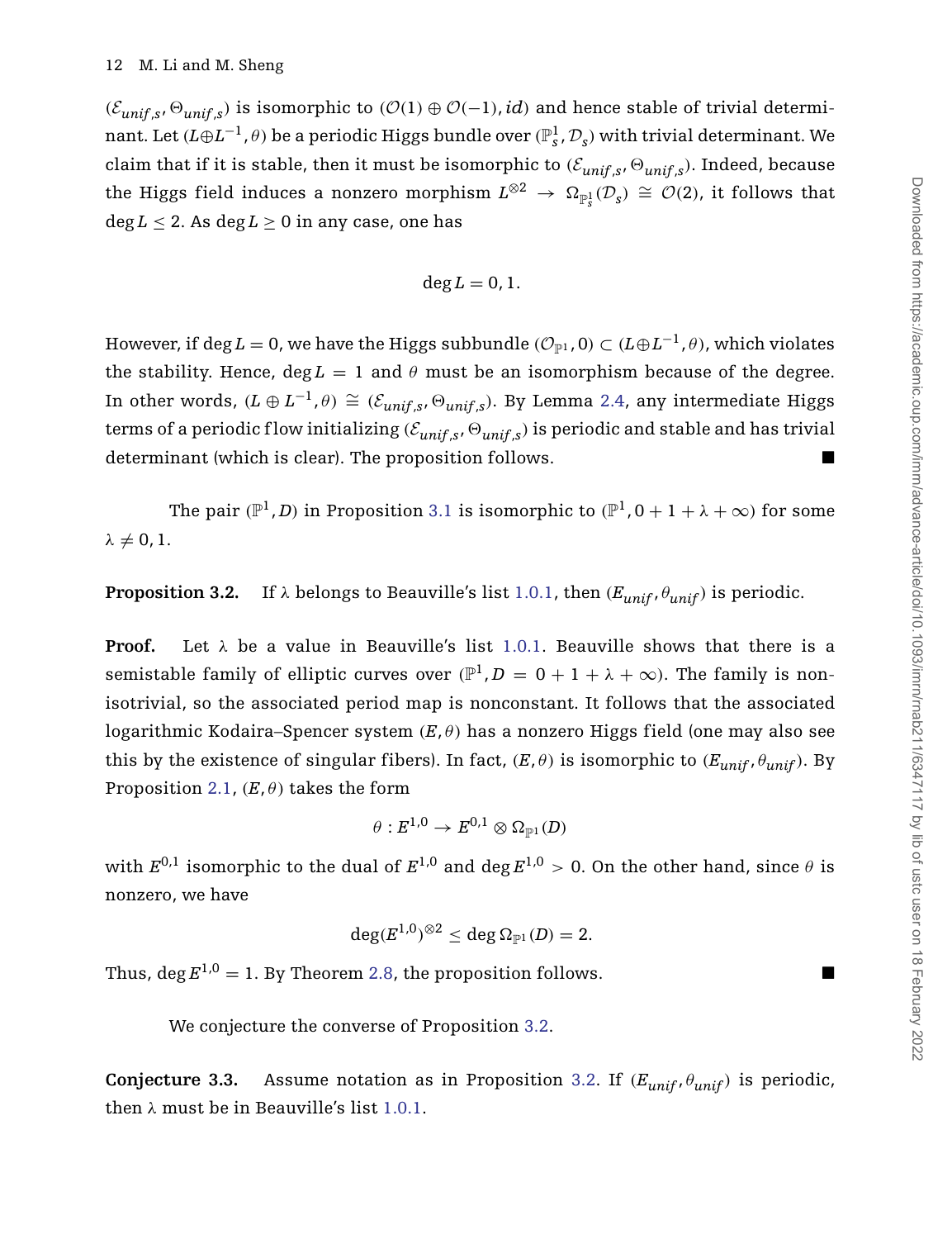We can give a very partial answer to the conjecture.

<span id="page-12-0"></span>**Proposition 3.4.** If  $(E_{unif}, \theta_{unif})$  over  $(\mathbb{P}^1, 0 + 1 + \lambda + \infty)$  is periodic, then  $\lambda$  is algebraic.

To approach the problem in the conjecture, a detailed study of periodicity in positive characteristic is necessary. To do so, we let  $k = \mathbb{\bar{F}}_p$  and do an explicit study of the periodicity condition for  $(E_{unif}, \theta_{unif})$  over  $k$ .

Let  $\lambda = (\lambda_0, \lambda_1) \in W_2(k)$  with  $\lambda_0$  distinct from {0, 1}. This  $\lambda$  gives rise to an obvious *W*<sub>2</sub>(*k*)-lifting of the pair  $(\mathbb{P}^1, 0 + 1 + \lambda_0 + \infty)$  over *k*. If one fixes a  $\lambda_0 \in k$ , then any  $W_2(k)$ lifting of the pair  $(\mathbb{P}^1, 0 + 1 + \lambda_0 + \infty)$  is isomorphic to the one given by some  $\lambda \in W_2(k)$ as above. We define a  $p \times (2p + 1)$  matrix *T* as follows:

$$
T_{ij} = \begin{cases} \lambda_1 & \text{if } i = j \\ (-1)^{i-j+1} \frac{{p \choose p-i+j}}{p} \left(1 - \lambda_0^{i-j}\right) & \text{if } i > j \\ (-1)^{j-i+1} \frac{{p \choose p-j+i}}{p} \left(\lambda_0^{p-j+i} - \lambda_0^p\right) & \text{if } i < j \le p \\ (-1)^{i+j-p-1} \frac{{i+j-p-1 \choose i+j-p-1}}{p} \left(1 - \lambda_0^{i+j-p-1}\right) & \text{if } p < j \le 2p-i \\ 0 & \text{if } j > 2p-i. \end{cases}
$$

Let  $T_m$  be the  $(p - m) \times (p + m)$  submatrix of *T* containing the first  $p - m$  rows and first  $p + m$  columns ( $0 \le m \le p - 1$ ). We obtain the following result.

<span id="page-12-1"></span>**Proposition 3.5.** Let  $k = \bar{\mathbb{F}}_p$  and  $\lambda_0 \in k$  be an element distinct from {0, 1}. Then,  $(E_{unif}, \theta_{unif})$  over  $\mathbb{P}^1 - \{0, 1, \lambda_0, \infty\}$  with respect to the  $W_2(k)$ -lifting given by  $\lambda := (\lambda_0, \lambda_1) \in$  $W_2(k)$  is periodic if and only if

$$
\det(T_0)=0;\quad \mathrm{rank}(T_1)=p-1.
$$

Let us first prove Proposition [3.4.](#page-12-0)

**Proof.** Assume the contrary. If  $\lambda \in \mathbb{C}$  is transcendental, then any spread of  $(\mathbb{P}^1, 0+1+\lambda+\infty)$ must be defined over a noetherian Z-subalgebra  $A \supseteq \mathbb{Z}[\lambda]$ , which means that the base scheme  $S = \text{Spec}(A)$  of any spread is *dominant* over the affine line  $\mathbb{A}^1_{\mathbb{Z}}$ . By Proposition [3.5,](#page-12-1) for  $\lambda_0 \in \bar{\mathbb{F}}_p$ , which is considered as a geometrically closed point of *S*, there are at most *p*  $\lambda_1$ s such that  $(E_{unif}, \theta_{unif})$  over  $(\mathbb{P}^1, 0 + 1 + \lambda_0 + \infty)$  is periodic with respect to the  $W_2$ -lifting determined by  $\lambda = (\lambda_0, \lambda_1)$ . Therefore, at any rate, the uniformizing Higgs bundle over  $(\mathbb{P}^1, 0 + 1 + \lambda + \infty)$  cannot be periodic. Contradiction.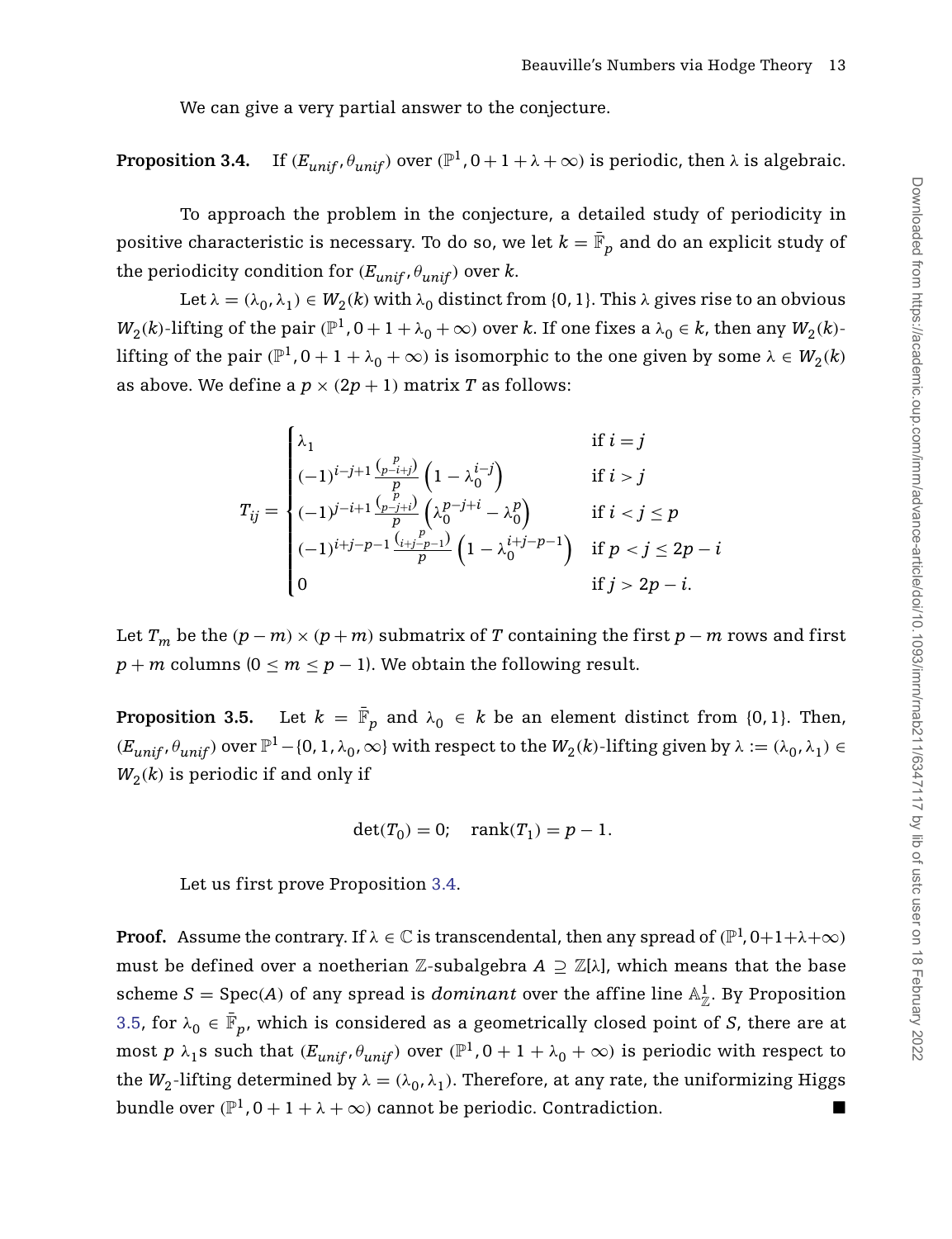**Remark 3.6.** One may explore further into the implication of Proposition [3.5.](#page-12-1) Let  $\lambda \in \mathcal{O}_K[\frac{1}{N}]$  be an algebraic number, where  $K \subset \mathbb{C}$  is an algebraic number field and *N* a natural number. Then, for almost all places  $v \in K$ , *K* is unramified at *v* and therefore  $\mathcal{O}_K/\nu^2 \cong W_2(\mathbb{F}_q) \subset W_2(\bar{\mathbb{F}}_p)$ . Fix *any* such morphism  $r_v = (r_{v,0}, r_{v,1})$ . Conjecture [3.3](#page-11-1) amounts to the truth of the following arithmetic question.

<span id="page-13-0"></span>**Question 3.7.** Let  $\lambda \in K$  be as above. Assume for almost all places *ν* of *K*, the pair  $(r_{\nu,0}(\lambda), r_{\nu,1}(\lambda))$  satisfies

 $\det T_0(r_{v,0}(\lambda), r_{v,1}(\lambda)) = 0$ , rank  $T_1(r_{v,0}(\lambda), r_{v,1}(\lambda)) = \text{char}(k(v)) - 1$ .

Is *λ* a Beauville's number?

Now, we turn to the proof of Proposition [3.5.](#page-12-1) It relies on the following analysis.

**Lemma 3.8.**  $(E_{unif}, \theta_{unif})$  over  $\mathbb{P}^1 - \{0, 1, \lambda_0, \infty\}$  with respect to some  $W_2(k)$ -lifting determined by  $\lambda = (\lambda_0, \lambda_1)$  is one periodic if and only if the bundle part of the inverse Cartier transform of  $(E_{unif}, \theta_{unif})$  with respect to that lifting is isomorphic to  $\mathcal{O}(-1) \oplus \mathcal{O}(1)$ .

**Proof.** Write  $(H, \nabla) = C^{-1}(E_{unif}, \theta_{unif})$ , where  $C^{-1}$  refers to the inverse Cartier transform with respect to the  $W_2(k)$ -lifting determined by  $\lambda$ . Assume for this  $W_2$ -lifting,  $(E_{unif}, \theta_{unif})$  is one-periodic. Then, there is a short, exact sequence

$$
0 \to \mathcal{O}(1) \to H \to \mathcal{O}(-1) \to 0.
$$

Computing that dim  $Ext^1(\mathcal{O}(-1), \mathcal{O}(1)) = h^1(\mathcal{O}(2)) = h^0(\mathcal{O}(-4)) = 0$ , we find that *H* must be isomorphic to  $O(-1) \oplus O(1)$ . Conversely, let us assume that  $H \cong O(-1) \oplus O(1)$ . Set  $O(1) \cong \text{Fil}^1 \subset H$ . Note that  $\text{Fil}^1$  cannot be  $\nabla$ -invariant because of the degree. Thus, the graded Higgs field  $Gr_{Fil} \nabla$  must be nonzero. Again, because of the degree, it must be maximal, that is, we have

$$
\text{Gr}_{Fil}\nabla: \text{Fil}^1 \cong H/\text{Fil} \otimes \Omega^1_{\mathbb{P}^1}(\log 0 + 1 + \lambda_0 + \infty).
$$

This completes the proof of the lemma.

The next step toward our proof of Proposition [3.5](#page-12-1) is to determine  $(H, \nabla)$  =  $C^{-1}(E_{unif}, \theta_{unif})$ , especially the bundle part *H*. Note that there exists a unique natural number *n* such that  $H \cong \mathcal{O}(n) \oplus \mathcal{O}(-n)$ . Our main goal in the following is to determine the *n*. We do this via the approach of exponential twisting to the inverse Cartier transform (see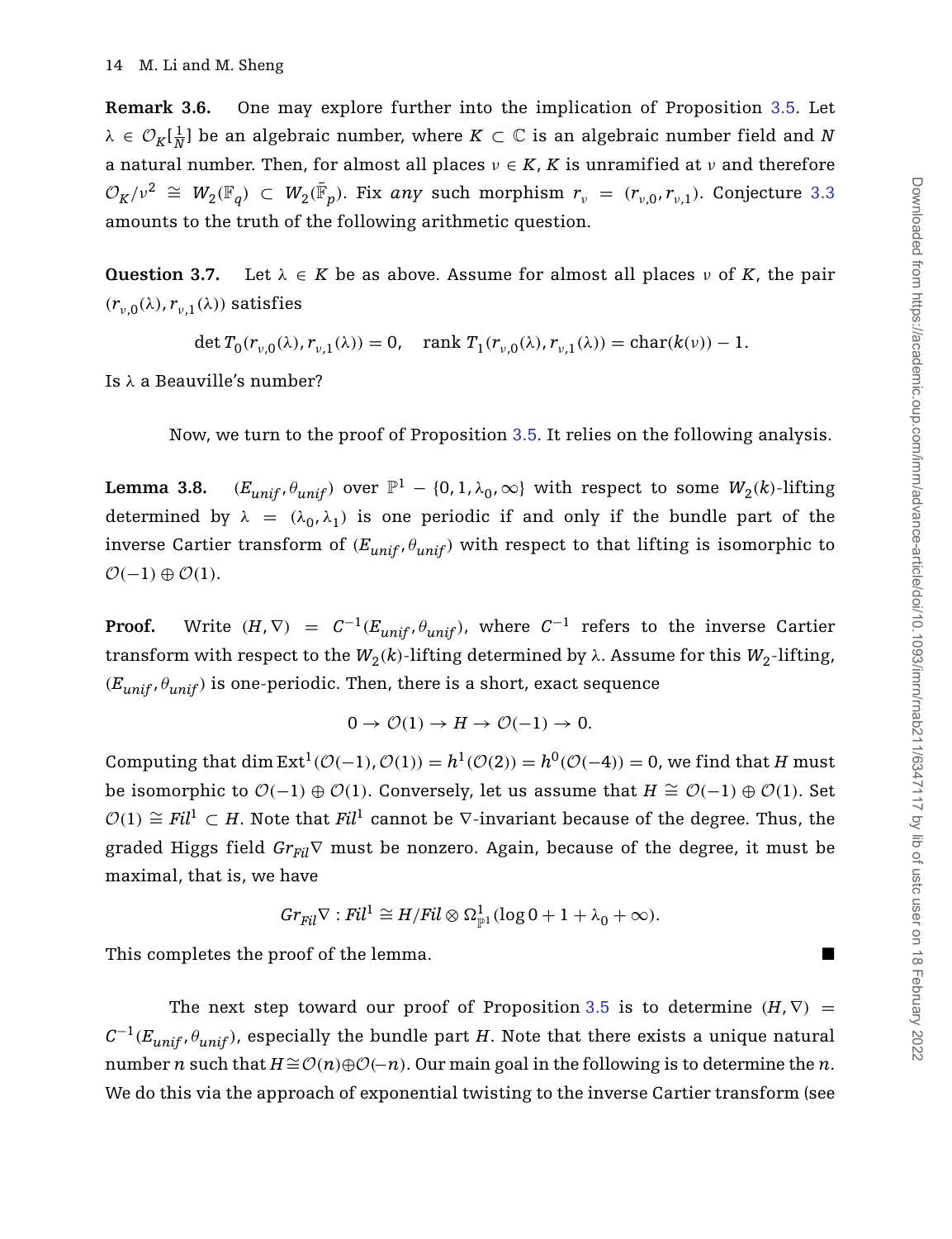[\[9\]](#page-21-4) and [\[7,](#page-21-8) Appendix]). Set  $\tilde{X} = \mathbb{P}^1 - \{0, 1, \tilde{\lambda}, \infty\}$  over  $W_2$  and *X* to be its reduction. The curve *X* has a distinguished open affine covering  $\mathcal{U} = \{U_{\alpha}, U_{\beta}\}\$  with

$$
U_\alpha=\mathbb{P}^1-\{0,\infty\};\quad U_\beta=\mathbb{P}^1-\{1,\lambda_0\}.
$$

Set  $\tilde{U}_\alpha \subset \tilde{X}$  to be the open affine scheme by restricting  $\tilde{X}$  to  $U_\alpha$ , and similarly define the open subscheme  $\tilde{U}_{\beta} \subset \tilde{X}$ . Let *z* be the affine coordinate of  $\mathbb{P}^1 - \{\infty\}$ . Then, one may choose the standard log Frobenius lifting determined by

$$
\tilde{F}_{\alpha}(z) = z^p; \quad \tilde{F}_{\beta}(w) = w^p,
$$

where  $w = \frac{z-\lambda}{z-1}$  (*w* is a linear transformation of  $\mathbb{P}^1_{W_2}$  that maps  $\lambda$  to zero and 1 to  $\infty$ ). On the overlap  $U_{\alpha\beta} = U_{\alpha} \cap U_{\beta}$ , we use the coordinate *z*. Therefore, the 2nd Frobenius lifting  $\tilde{F}_{\beta}$  on  $\tilde{U}_{\alpha}$  is written as

$$
z\mapsto \frac{(z-\lambda)^p-F(\lambda)(z-1)^p}{(z-\lambda)^p-(z-1)^p},
$$

where  $F(\lambda) = (\lambda_0^p, \lambda_1^p)$ . Here is a verification: RHS mod *p* is nothing but  $z^p$ . By the definition of a log Frobenius lifting, RHS can be written as  $z^p(1 + pa)$  with

$$
a=\frac{1}{p}\cdot\frac{(z^p-F(\lambda))(z-1)^p-(z-\lambda)^p(z^p-1)}{z^p[(z-\lambda)^p-(z-1)^p]} \in k[z,\frac{1}{z(z-1)(z-\lambda_0)}]=\mathcal{O}_{U_{\alpha\beta}}.
$$

(Notice that  $F(\lambda) = (\lambda_0^p, 0) + (0, \lambda_1^p) = \lambda^p + p(\lambda_1, 0)$ , which means the numerator is divisible by *p*).

Actually, we can write *a* more precisely as

$$
a = \frac{\sum_{i=1}^{p-1} (-1)^i \frac{\binom{p}{i}}{p} (1 - \lambda_0^i) z^{2p-i} + \sum_{i=1}^{p-1} (-1)^i \frac{\binom{p}{i}}{p} (\lambda_0^i - \lambda_0^p) z^{p-i} - \lambda_1 (z^p - 1)}{(1 - \lambda_0^p) z^p},
$$

so we have

$$
\zeta_\alpha(d\log z\otimes 1)=d\log z;\quad \zeta_\beta(d\log z\otimes 1)=d\log z+da,
$$

and

$$
dh_{\alpha\beta}(d\log z\otimes 1)=(\zeta_{\beta}-\zeta_{\alpha})(d\log z)=da.
$$

Here, *ξα*,*ξβ*, and *hαβ* appear in Deligne–Illusie's lemma (see [\[9,](#page-21-4) Lemma 2.1]).

On the other hand, our Higgs bundle reads

$$
E:=E_{unif}=\mathcal{O}(1)\oplus \mathcal{O}(-1).
$$

Set

$$
E_\alpha = E|_{U_\alpha} = \mathcal{O}_{U_\alpha} \{e^1_\alpha, e^0_\alpha\}, \quad E_\beta = E|_{U_\beta} = \mathcal{O}_{U_\beta} \{e^1_\beta, e^0_\beta\}
$$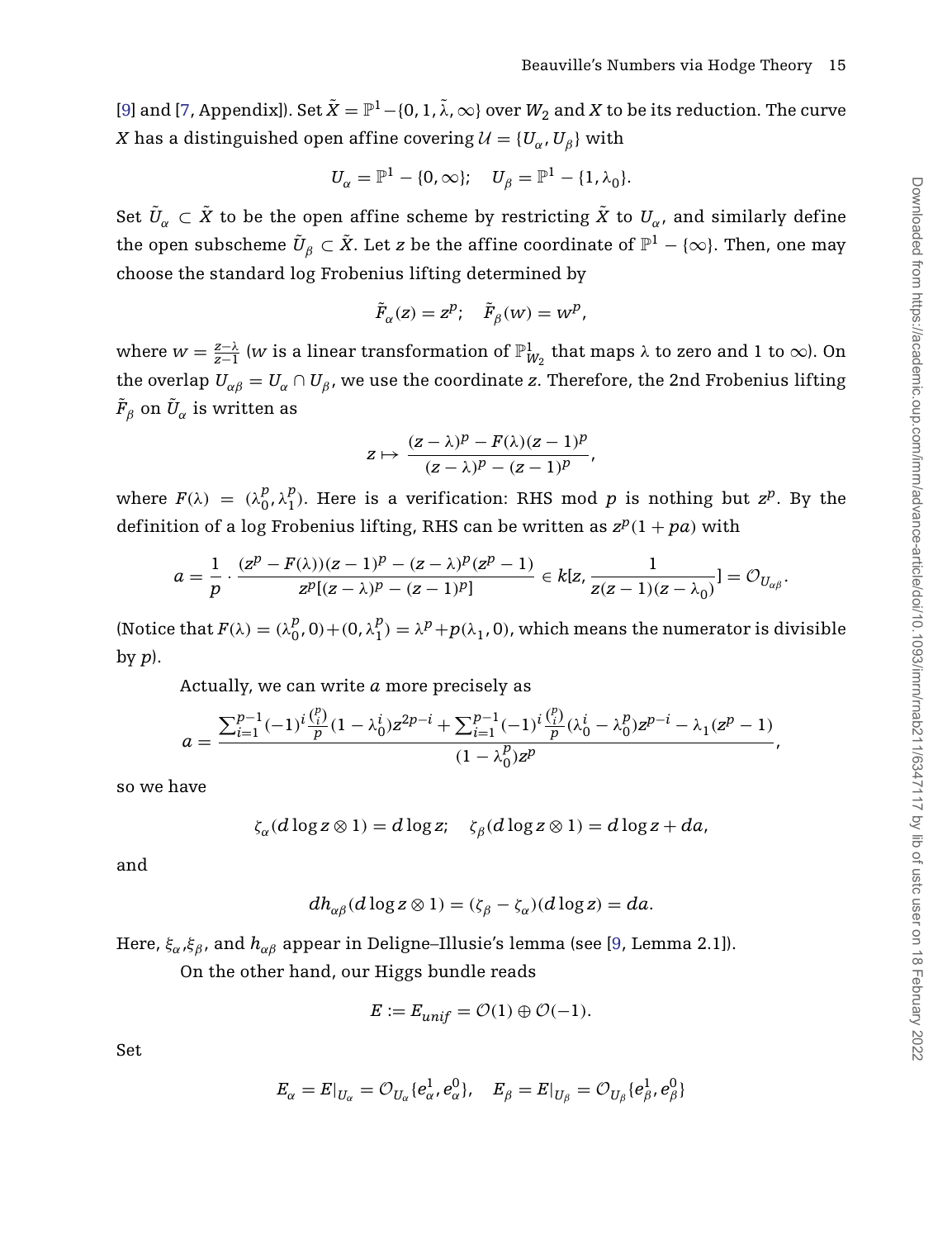and the transition is given by

$$
\{e_{\beta}^1, e_{\beta}^0\} = \{e_{\alpha}^1, e_{\alpha}^0\} \begin{pmatrix} z-1 & 0 \ 0 & (z-1)^{-1} \end{pmatrix}.
$$

(The reason is as follows:  $\Omega^1 = \mathcal{O}(-2)$ , and over  $U_\alpha$ , it has basis  $e_\alpha = d(\frac{z-\lambda_0}{z-1})$ , while over *U*<sup>β</sup> it has basis  $e^β = dz$ . The transition map is given by  $e^β = \frac{(z-1)^2}{λ_0-1}e^α$ .) Therefore, *H* is obtained by gluing

$$
H_{\alpha}=F^*E_{\alpha},\quad H_{\beta}=F^*E_{\beta}
$$

via the gluing matrix

$$
\{e_{\beta}^1 \otimes 1, e_{\beta}^0 \otimes 1\} = \{e_{\alpha}^1 \otimes 1, e_{\alpha}^0 \otimes 1\} \left( \begin{array}{cc} (z-1)^p & 0 \\ 0 & (z-1)^{-p} \end{array} \right) \left( \begin{array}{cc} 1 & 0 \\ a & 1 \end{array} \right).
$$

Note that  $\mathcal{O}_{U_\alpha} = k[\frac{z-\lambda_0}{z-1}, \frac{z-1}{z-\lambda_0}]$  and  $\mathcal{O}_{U_\beta} = k[z, z^{-1}]$ . We are computing matrices  $P \in$  $GL_2(\mathcal{O}_{U_\alpha})$  and  $\mathcal{Q} \in GL_2(\mathcal{O}_{U_\beta})$  such that

$$
P\cdot\left(\begin{array}{cc} (z-1)^p & 0\\ a(z-1)^{-p} & (z-1)^{-p} \end{array}\right)\cdot Q
$$

is diagonal.

Notice that Proposition [3.5](#page-12-1) is only a special case of the following statement.

**Proposition 3.9.** Let  $\lambda = (\lambda_0, \lambda_1)$  and the resulting *H* be as above. Then, *H*  $\cong$   $\mathcal{O}(n)$  ⊕  $\mathcal{O}(-n)$  if and only if  $T_n$  is the first full rank matrix in the sequence of matrices  ${T_0, T_1, \cdots, T_{n-1}}$ .

**Proof.** We show that the transition matrix can be diagonalized to diag $((z - 1)^n)$ ,  $(z-1)^{-n}$  by the following algorithm.

Denote *a* by  $A/z^p$ , and notice that *A* has degree  $2p - 1$ . Our following argument actually does not require this form to be simplified.

Step 1: Find  $f, g \in k[z]$ ,  $deg(f), deg(g) \leq p$ , such that  $f \cdot A + g \cdot z^p$  is divisible by  $(z-1)^{2p}$  and  $(f,g) = (z-1)^l$  for some  $l \ge 0$  by the following algorithm.

Consider the following equations, where  $Q_i, R_i \in k[\mathbf{z}]$ , deg $(R_i) \leq 2p - 1$ :

$$
A = Q_0 \cdot (z - 1)^{2p} + R_0
$$
  

$$
z \cdot A = Q_1 \cdot (z - 1)^{2p} + R_1
$$

$$
z^p \cdot A = Q_p \cdot (z-1)^{2p} + R_p,
$$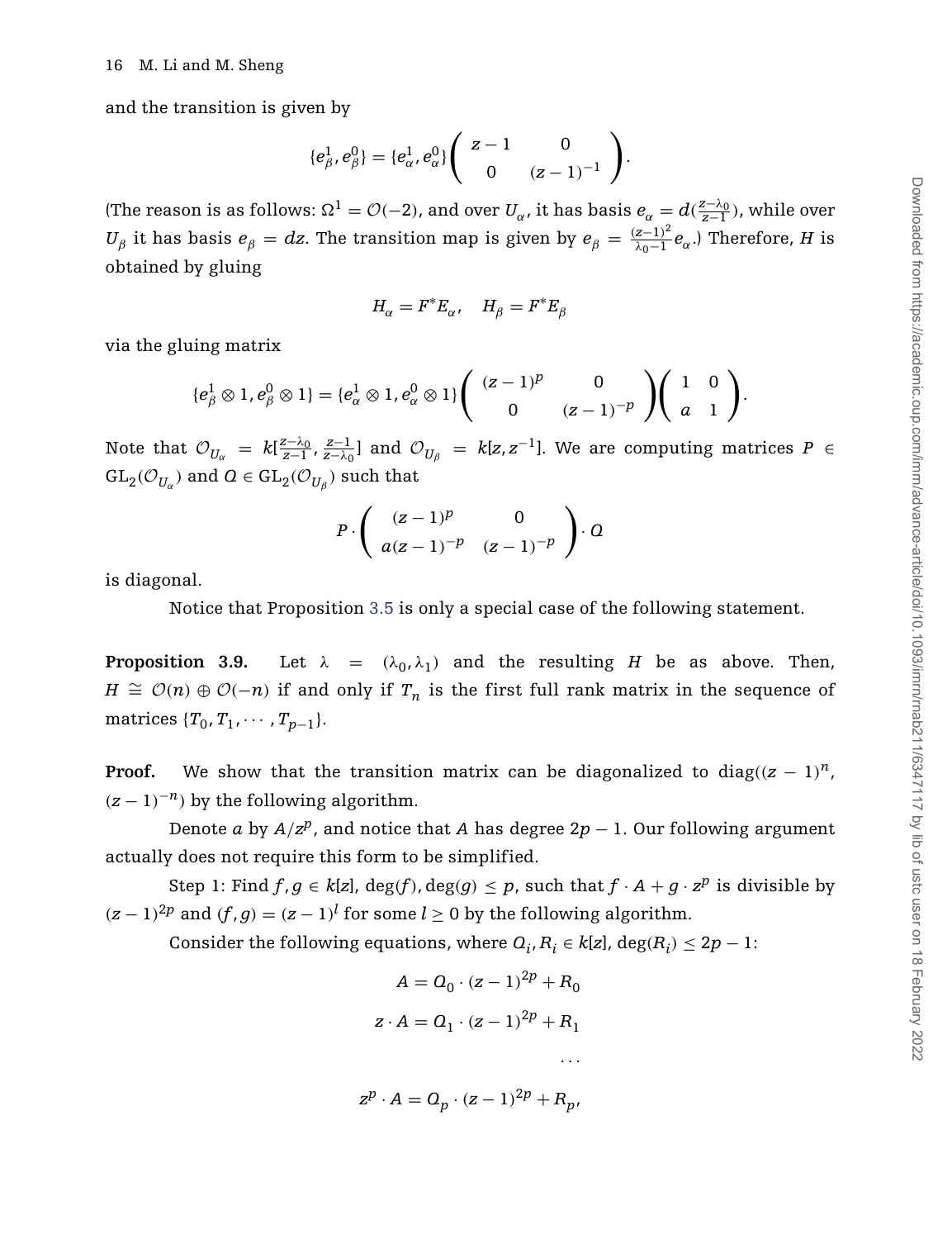and denote the coefficient of  $z^j$  in  $R_i$  by  $R_{ij}$ . Since the matrix  $(R_{ij})_{0 \le i \le p, 0 \le j \le p-1}$  has at most rank *p*, the following linear system has a nonzero solution:

$$
\left(f_0 \cdots f_p\right)_{1 \times (p+1)} \cdot \left(\begin{array}{ccc} R_{00} & \cdots & R_{0,p-1} \\ \vdots & \ddots & \vdots \\ R_{p,0} & \cdots & R_{p,p-1} \end{array}\right)_{(p+1) \times p} = \left(0 \cdots 0\right)_{1 \times p}.
$$

By setting  $f = f_n z^p + \dots + f_0$ , we have  $f \cdot A = h \cdot (z-1)^{2p} + R$ , where  $h = f_p \cdot Q_p + \dots + f_0 \cdot Q_0$ ,  $R = R_p \cdot f_p + \cdots + R_0 \cdot f_0$ . By the matrix above, we know that the coefficient of 1, *z*,  $\cdots$ ,  $z^{p-1}$  of *R* are all 0, thus *R* can be written as  $-q \cdot z^p$ , and deg(*g*) ≤ *p* − 1. After, we find a pair of *f* and *g*, it is not difficult to find a pair that satisfies  $(f, g) = (z - 1)^l$ .

Step 2: Denote  $c = \max(\deg(f), \deg(g))$ , and *h* as above. Find  $\beta, \gamma \in k[z]$  such that  $\deg(\beta)$ ,  $\deg(\gamma) \leq c - 2p$ , and  $f \cdot \gamma + g \cdot \beta = (z - 1)^{2p}$ . Letting  $\bar{f} = f/(z - 1)^l$ ,  $\bar{g} = g/(z - 1)^l$ , we have  $(\bar{f}, \bar{g}) = 1$ .

Case A:  $z - 1 \nmid \bar{f}$ . In this case, find  $\sigma \in k[z]$  such that  $\deg(\sigma) \leq 2p - 2c + l$  and  $(z-1)^l | h(\beta-\sigma \cdot \bar{f}) - z^p$ .

Case B:  $z - 1$   $\bar{f}$ . In this case, we must have  $z - 1 \nmid \bar{g}$ , thus we can find  $\sigma \in k[z]$  such that  $\deg(\sigma) \leq 2p - 2c + l$  and  $(z - 1)^l | A - (\gamma + \sigma \cdot \bar{g})h$ .

Let  $\gamma' = \gamma + \sigma \cdot \bar{g}, \beta' = \beta - \sigma \cdot \bar{f}$ . We still have  $deg(\beta'), deg(\gamma') \leq 2p - c$  and  $f\cdot \gamma'+g\cdot \beta'=(z-1)^{2p}.$  Let  $\alpha=(a\cdot \beta'-\gamma')/(z-1)^{2p}.$  Since  $\alpha=(A\cdot \beta'-z^p\cdot \gamma')/z^p(z-1)^{2p}.$ the fact that  $f \cdot (A \cdot \beta' - z^p \cdot \gamma') = (h\beta' - z^p)(z - 1)^{2p}$  and  $g \cdot (A \cdot \beta' - z^p \cdot \gamma') =$  $(A - \gamma'h)(z - 1)^{2p}$  tells us that  $A \cdot \beta' - z^p \cdot \gamma'$  is divisible by  $(z - 1)^{2p}$ . Thus, we have *α* ∈ *k*[*z*, 1*/z*].

By direct calculation, the following equations holds:

$$
\begin{pmatrix}\n\alpha & \beta' \\
-\frac{h}{z^p} & f\n\end{pmatrix}\n\cdot\n\begin{pmatrix}\n(z-1)^p & 0 \\
a(z-1)^{-p} & (z-1)^{-p}\n\end{pmatrix}\n\cdot\n\begin{pmatrix}\nf \cdot (z-1)^{-c} & -\beta' \cdot (z-1)^{c-2p} \\
g \cdot (z-1)^{-c} & \gamma' \cdot (z-1)^{c-2p}\n\end{pmatrix}
$$
\n
$$
=\n\begin{pmatrix}\n(z-1)^{p-c} & 0 \\
0 & (z-1)^{c-p}\n\end{pmatrix}
$$

Thus, we have  $H \cong \mathcal{O}(p-c) \oplus \mathcal{O}(c-p)$ .

Notice that we have  $deg(g) \leq p - 1$ . By taking the remainder of  $(z - 1)^{2p}$  on both side of  $f \cdot A + g \cdot z^p = h \cdot (z-1)^{2p}$ , we get the following equation:

$$
R_p \cdot f_p + \dots + R_0 \cdot f_0 + g \cdot z^p = 0.
$$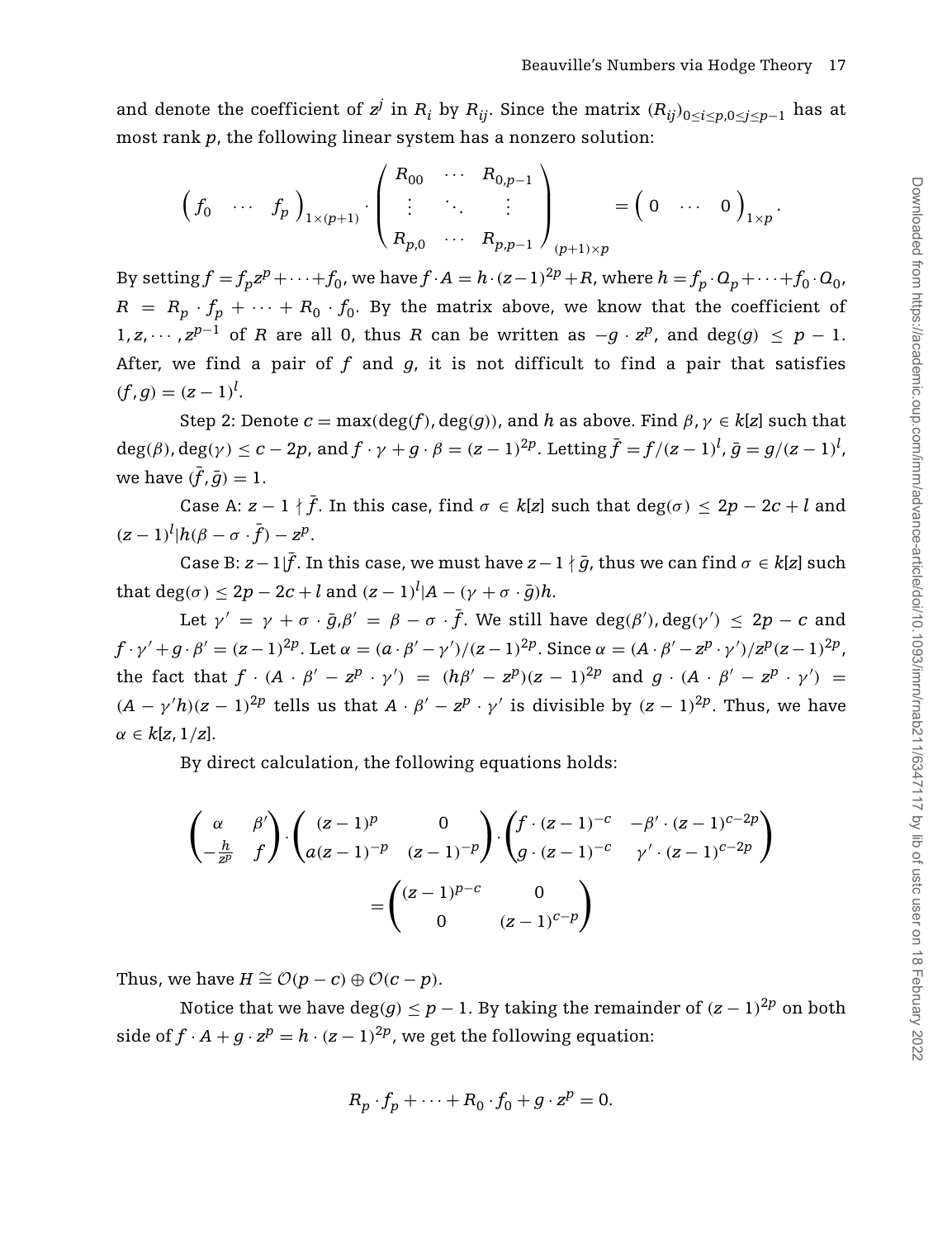We can also write this equation in the following form:

$$
\left(f_0 \cdots f_p\right)_{1 \times (p+1)} \cdot \left(\begin{array}{ccc} R_{00} & \cdots & R_{0,2p-1} \\ \vdots & \ddots & \vdots \\ R_{p,0} & \cdots & R_{p,2p-1} \end{array}\right)_{(p+1) \times 2p} + \left(0 \cdots 0 g_0 \cdots g_{p-1}\right)_{1 \times 2p}
$$
\n
$$
= (0 \cdots 0)_{1 \times 2p}.
$$

Since we have the precise expression of *a*, we can calculate the value of elements of *R*, and we get  $R_{ij} = T_{i+1,j+1}$  for  $i,j \leq p-1$  and  $R_{ij} = T_{i+1,3p-j}$  for  $i \leq p-1,2p-i \leq j \leq 2p-1$ .

We can see that  $c = \max(\deg(f), \deg(g))$  if and only if the following condition holds.

First, the following linear system has a nonzero solution:

$$
\begin{pmatrix} f_0 & \cdots & f_c \end{pmatrix}_{1 \times (c+1)} \cdot \begin{pmatrix} R_{00} & \cdots & R_{0,p-1} & R_{0,2p-1} & \cdots & R_{0,p+c+1} \\ \vdots & \ddots & \vdots & \vdots & \ddots & \vdots \\ R_{c,0} & \cdots & R_{c,p-1} & R_{c,2p-1} & \cdots & R_{c,p+c+1} \end{pmatrix}_{(c+1) \times (2p-c-1)}
$$

$$
= \begin{pmatrix} 0 & \cdots & 0 \end{pmatrix}_{1 \times (2p-c-1)}.
$$

(Notice that the  $(c + 1) \times (2p - c - 1)$  matrix is exactly  $T_{p-c-1}$ .)

Meanwhile, the following linear system does not have a nonzero solution:

$$
\begin{pmatrix}\nf_0 & \cdots & f_{c-1}\n\end{pmatrix}_{1 \times c} \cdot\n\begin{pmatrix}\nR_{00} & \cdots & R_{0,p-1} & R_{0,2p-1} & \cdots & R_{0,p+c} \\
\vdots & \ddots & \vdots & \vdots & \ddots & \vdots \\
R_{c-1,0} & \cdots & R_{c-1,p-1} & R_{c-1,2p-1} & \cdots & R_{c-1,p+c}\n\end{pmatrix}_{c \times (2p-c)}\n=\n\begin{pmatrix}\n0 & \cdots & 0\n\end{pmatrix}_{1 \times (2p-c)}.
$$

(Notice that the  $c \times (2p - c)$  matrix is exactly  $T_{p-c}$ .)

<span id="page-17-0"></span>Thus, for the sequence  ${T_0, \cdots, T_{p-1}}$ , we know  ${T_{p-c-1}}$  (and all the matrices before  $T_{p-c-1}$ ) cannot be of full rank, while  $T_{p-c}$  (and all the matrices after  $T_{p-c}$ ) is (are) of full rank. This completes our proof. -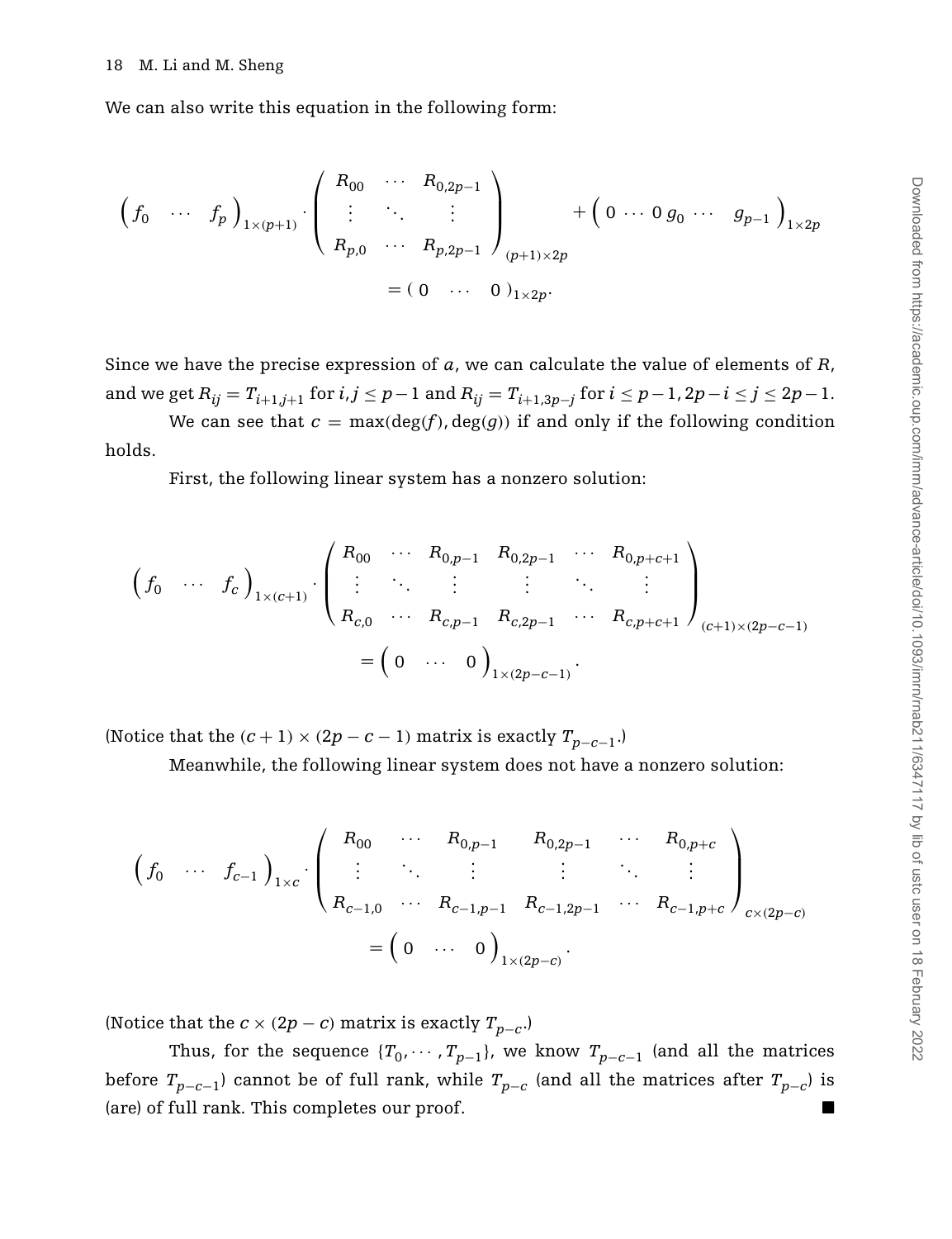## **4 Semistable Families of Abelian Varieties with Real Multiplication**

In this section, we shall construct a semistable family of abelian varieties with  $\mathcal{O}_F$  mul-tiplication. The inputs are properties (i)–(iii) in Theorem [1.1.](#page-1-0) We denote  $\mathbb{P}^1 - \{0, 1, \lambda, \infty\}$ by *X*.

Assume property (i). Let  $[F: \mathbb{Q}] = d$ , and let  $\mathbb{V}_{\mathcal{O}_F}$  be the corresponding  $\mathcal{O}_F$  local system of rank 2 to  $\rho_{\lambda}$ . We define

$$
\omega: \mathcal{O}_F^{\oplus 2} \times \mathcal{O}_F^{\oplus 2} \xrightarrow{\det} \mathcal{O}_F \xrightarrow{\mathrm{Tr}} \mathbb{Z}.
$$

It is easy to see that *ω* is skew-symmetric and nondegenerate.

Assume property (ii). Regarding  $\mathbb{V}_{\mathcal{O}_F}$  as a  $\mathbb{Z}$ -local system, it underlies a polarized  $\mathbb{Z}-V$ HS (with polarization ω). Let  $H = \mathbb{V}_{\mathcal{O}_F} ⊗_{\mathbb{Z}} \mathcal{O}_X$  and  $Fil^1 ⊂ H$  be the Hodge filtration. Because the composite  $\mathbb{V}_{\mathcal{O}_F} \hookrightarrow H \rightarrow H/\text{Fil}^1$  is injective, we get a family of abelian varieties

$$
f: \mathcal{A} := \mathbb{V}_{\mathcal{O}_F} \backslash H / Fil^1 \to X.
$$

We compactify it to a projective morphism  $\bar{f}:\bar{\mathcal{A}}\to \mathbb{P}^1.$  By blowing up with centers contained in the singular fibers of  $\bar{f}$  , we can make  $\bar{f}$  into a quasi-semistable family. Since the local monodromies of  $\mathbb{V}_{\mathcal{O}_F}$  around *D* are unipotent, we actually obtain a semistable family  $\bar{f}$ .

Assume property (iii). We show that the family  $f$  admits  $\mathcal{O}_F$  multiplication, that is,  $\mathcal{O}_F \subset \text{End}_{\mathbb{Z}}(\mathcal{A}/X)$ . By the assumption of (iii), there exists one point  $x \in X$  such that the multiplication by any element of  $\mathcal{O}_F$  is of Hodge type (0,0). It is clear that the multiplication by  $\mathcal{O}_F$  on  $\mathbb{V}_{\mathcal{O}_F}$  commutes with the monodromy action. This means that the multiplication by an element of  $\mathcal{O}_F$  is a global section of the weight zero  $\mathbb{Z}\text{-}{\rm VHS}$  End $_\mathbb{Z}(\mathbb{V}_{\mathcal{O}_F})\cong \mathbb{V}_{\mathcal{O}_F}^\vee\otimes_\mathbb{Z}\mathbb{V}_{\mathcal{O}_F}.$  Applying the rigidity theorem [\[11,](#page-21-9) Corollary 7.23], the multiplication by any element of  $\mathcal{O}_F$  is of Hodge type (0,0) everywhere, which means  $\mathcal{O}_F \subset \text{End}_{\mathbb{Z}}(\mathcal{A}/X)$ . The construction is completed.

## <span id="page-18-0"></span>**5 Proof of the Main Result: Theorem 1.1**

For any  $\lambda$  in Beauville's list [1.0.1,](#page-0-0) Beauville constructs a semistable family  $\bar{f}_\lambda$  of elliptic curves over  $\mathbb{P}^1$  with singular locus exactly equal to  $\{0, 1, \lambda, \infty\}$ . Let  $f_\lambda$  be the smooth part of  $\bar{f}_{\lambda}$ . We explain why the uniformizing representation  $\rho_{\lambda}$  over  $P^1-\{0,1,\lambda,\infty\}$  satisfies the properties in Theorem [1.1.](#page-1-0) We simply take  $F = \mathbb{Q}$  and claim that the monodromy rep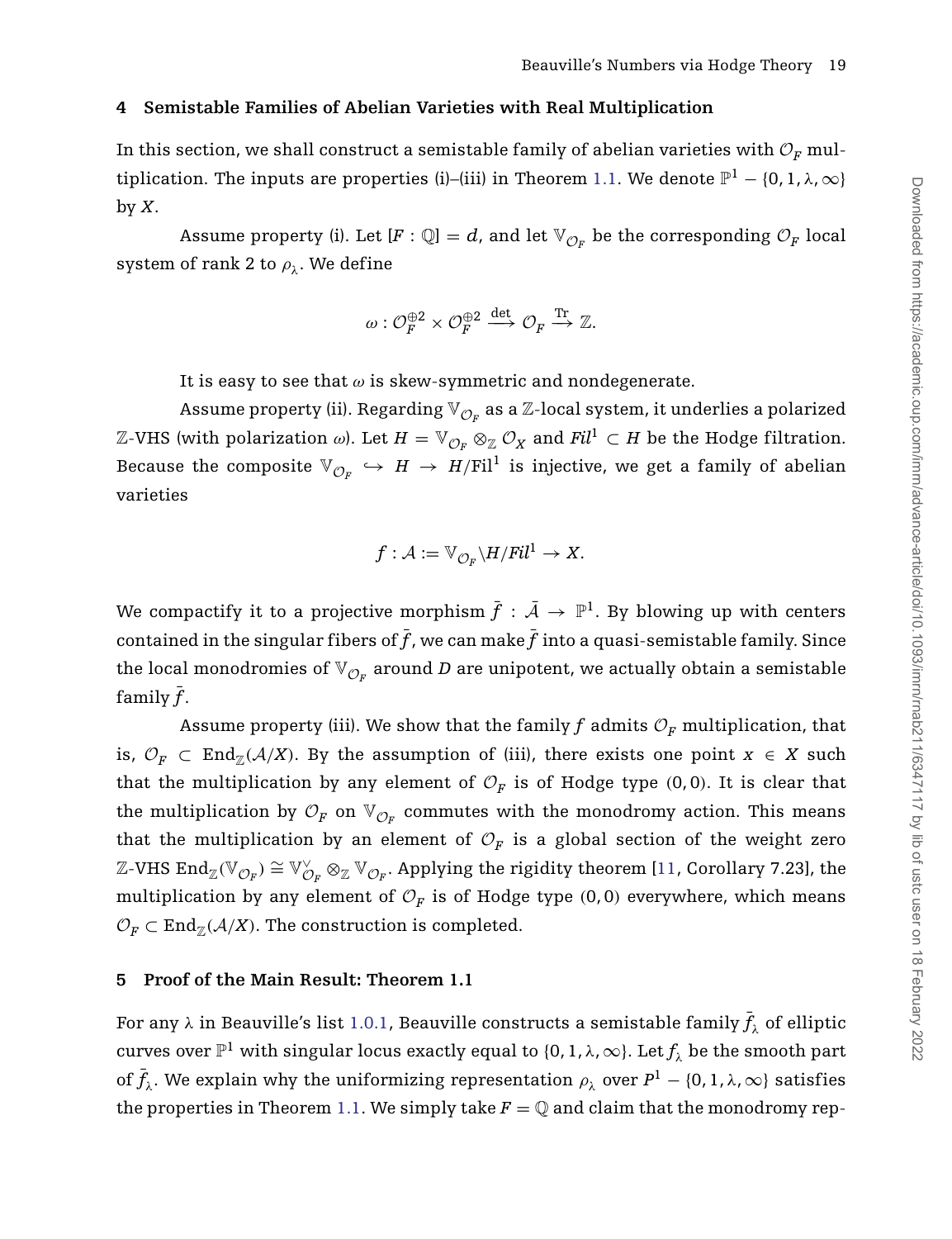resentation associated with the family  $f_\lambda$  underlies the real local system  $\rho_\lambda$ . If this claim holds, then properties (i)–(iii) become obvious. The most efficient way to get this is to use the Simpson correspondence [\[12\]](#page-21-1). Set  $\rho_{q\acute{e}q}$  to be the monodromy representation of  $f_{\lambda}$ . The logarithmic Higgs bundle corresponding to  $\rho_{qeo} \otimes_{\mathbb{Z}} \mathbb{C}$  is the logarithmic Kodaira– Spencer system  $(E, \theta)$  associated with  $f_{\lambda}$ . The proof of Proposition [3.2](#page-11-0) explains that  $(E, \theta) \cong (E_{unif}, \theta_{unif})$ . Therefore,  $\rho_{geo} \otimes_{\mathbb{Z}} \mathbb{C} \cong \rho_{\lambda} \otimes_{\mathbb{R}} \mathbb{C}$ . Setting  $\rho_{geo, \mathbb{R}} = \rho_{geo} \otimes \mathbb{R}$ , we have that

$$
H^0(U,\rho_{geo,\mathbb{R}}\otimes_{\mathbb{R}} \rho_\lambda^\vee)\otimes_{\mathbb{R}} \mathbb{C}=H^0(U,(\rho_{geo,\mathbb{R}}\otimes_{\mathbb{R}} \rho_\lambda^\vee)\otimes_{\mathbb{R}} \mathbb{C})
$$

is nonzero. Thus,  $H^0(U, (\rho_{geo, \mathbb{R}} \otimes_{\mathbb{R}} \rho_\lambda^\vee)) \cong \mathbb{R}$  because the complex local systems are irreducible. It follows that  $\rho_{\text{gen}} \otimes_{\mathbb{Z}} \mathbb{R} \cong \rho_{\lambda}$  as claimed.

The difficult part of Theorem [1.1](#page-1-0) is the converse direction. By the construction of semistable families of abelian varieties in Section 4 and the classification of Beauville [\[1\]](#page-20-0), it suffices to show that properties (i)–(iii) force  $F$  to be  $\mathbb Q$ . In other words, we are going to prove the following negative result.

**Claim 5.1.** For any  $\lambda$ , there exists *no* totally real subfield *F* of degree  $>1$  such that  $\rho_{\lambda}$ satisfies properties (i)–(iii) simultaneously.

**Proof.** Let  $\bar{f}:\mathcal{A}\to\mathbb{P}^1$  be the semistable family of abelian varieties with singular locus *D* and with real multiplication  $\mathcal{O}_F$ . Let  $\rho$  be the weight one Z-VHS associated with  $f$ and  $(E, \theta)$  be the corresponding logarithmic Kodaira-Spencer system. By construction,  $\rho = Res_{F \cap P_\lambda}$ , hence  $\rho_\lambda \subset \rho \otimes \mathbb{R}$  as an R-sublocal system. This gives us  $(E_{unif}, \theta_{unif}) \subset$  $(E, \theta)$ , and by Proposition [2.1,](#page-3-1) it is in fact a direct factor. We know by Theorem [2.8](#page-7-0) that  $(E_{unif}, \theta_{unif})$  is periodic. The contradiction arises from the exact analysis of the period. First of all, by Proposition [3.1,](#page-10-0) the period of  $(E_{unif}, \theta_{unif})$  is in every case equal to one. However, we can argue that the existence of the real multiplication  $\mathcal{O}_F$  ( $d = [F : \mathbb{Q}] > 1$ ) as an endomorphism of *f* leads to a contradiction with one-periodicity. The argument goes as follows.

By Cebotarev density theorem, the set of inert primes of F is of positive Dirichlet density. In particular, it is an infinite set. Let p be an inert prime over the rational prime *p*. Thus, there are natural isomorphisms of  $\mathbb{Z}_p$ -algebras:

$$
\mathcal{O}_F \otimes_{\mathbb{Z}} \mathbb{Z}_p \cong \mathcal{O}_{F_{\mathfrak{p}}} \cong \mathbb{Z}_{p^d}.
$$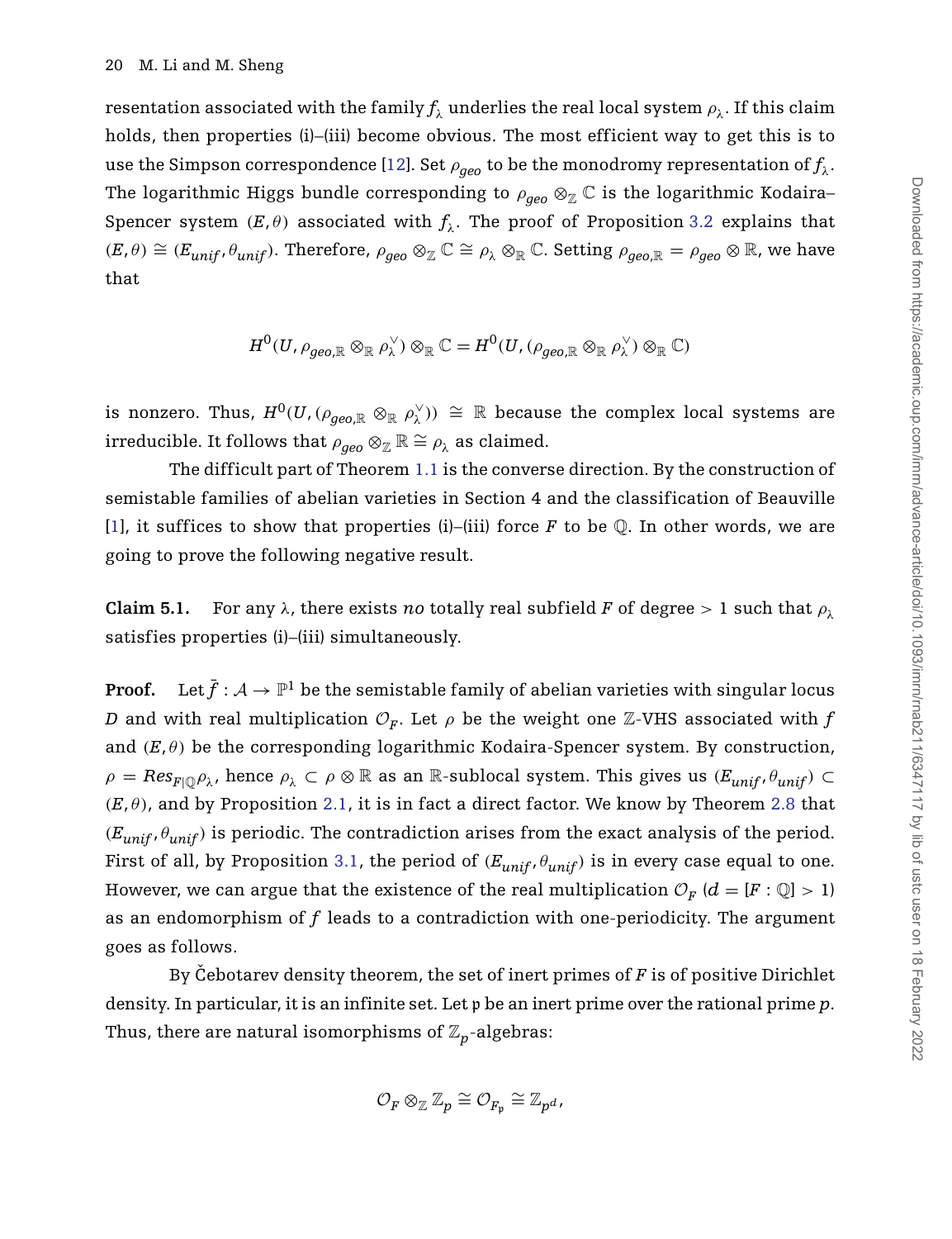where  $F_p$  is the completion of *F* at the prime p. Let *f* be a spread of *f* defined over *S*, and let  $(\mathcal{E}, \Theta)$  be the corresponding logarithmic Kodaira–Spencer system (see the proof of Theorem [2.8\)](#page-7-0). Let  $s \in S$  be a geometrically closed point of char $(k(s)) = p$  (which is assumed to be large enough), and let  $\tilde{s}$  : Spec( $W(k(s))$ )  $\rightarrow$  *S* be a closed subscheme lifting  $s : \text{Spec}(k(s)) \to S$ . Let  $\hat{s}$  be the generic point of  $\tilde{s}$ . Set  $f_{\tilde{s}}$  to be a base change of f over  $\tilde{s}$ ; it is a semistable family over  $W(k(s))$  with  $\mathcal{O}_F \subset \text{End}(\mathfrak{f}_{\tilde{s}})$ .

Let  $V$  be the mod  $p$  crystalline representation of the algebraic fundamental group  $\pi_1(U_{\hat{g}})$  of the family  $f_{\tilde{g}}$ , which corresponds to the one-periodic flow with the initial Higgs term  $(\mathcal{E}_s, \Theta_s)$ , the logarithmic Kodaira–Spencer system associated with the special fiber of  $f_{\tilde{s}}$  ([\[7,](#page-21-8) Theorem 1.1]). Now, by transportation of structure, the local system V contains  $\mathcal{O}_F$  as an endomorphism subalgebra. Thus, V is a  $\pi_1(U_{\hat{s}}) - \mathcal{O}_F \otimes_{\mathbb{Z}}$  $\mathbb{F}_p$ -module and the previous discussion tells us that V is the restriction of scalar of a  $\mathbb{F}_{p^d}$ -local system, that is,  $\mathbb{V} = Res_{\mathbb{F}_{p^d} | \mathbb{F}_p} \mathbb{W}$  for some rank two  $\mathbb{F}_{p^d}$ -crystalline representation W. By [\[8,](#page-21-2) Corollaries 3.10 and 3.11 (ii)], it follows that any simple factor of  $(\mathcal{E}_s, \Theta_s)$  is *d*-periodic and all its simple factors are pairwisely nonisomorphic. In particular, the factor  $(E_{unif}, \theta_{unif})$  cannot be one-periodic. Contradiction. The claim is proved. -

## **Acknowledgments**

We would like to heartly thank Professor Kang Zuo for valuable discussions about the earlier formulation of Theorem [1.1.](#page-1-0) We would also like to mention his recent work [\[13\]](#page-21-3) that contains a beautiful conjecture on the periodicity of *another* rank two Higgs bundle over  $\mathbb{P}^1$  removing four points.

## **Funding**

This work is supported by the National Key Research and Development Project [SQ2020YFA070080]; the National Natural Science Foundation of China [11721101]; the Fundamental Research Funds for the Central Universities; and the Anhui Initiative in Quantum Information Technologies [AHY150200].

## **References**

- <span id="page-20-0"></span>[1] Beauville, A. "Les familles stables de courbes elliptiques sur  $\mathbb{P}^1$  admettant 4 fibres singulières." *C. R. Math. Acad. Sci. Paris* 294 (1982): 657–60.
- <span id="page-20-1"></span>[2] Deligne, P. and L. Illusie. "Relèvements modulo  $p^2$  et decomposition du complexe de de Rham." *Invent. Math.* 89 (1987): 247–70.